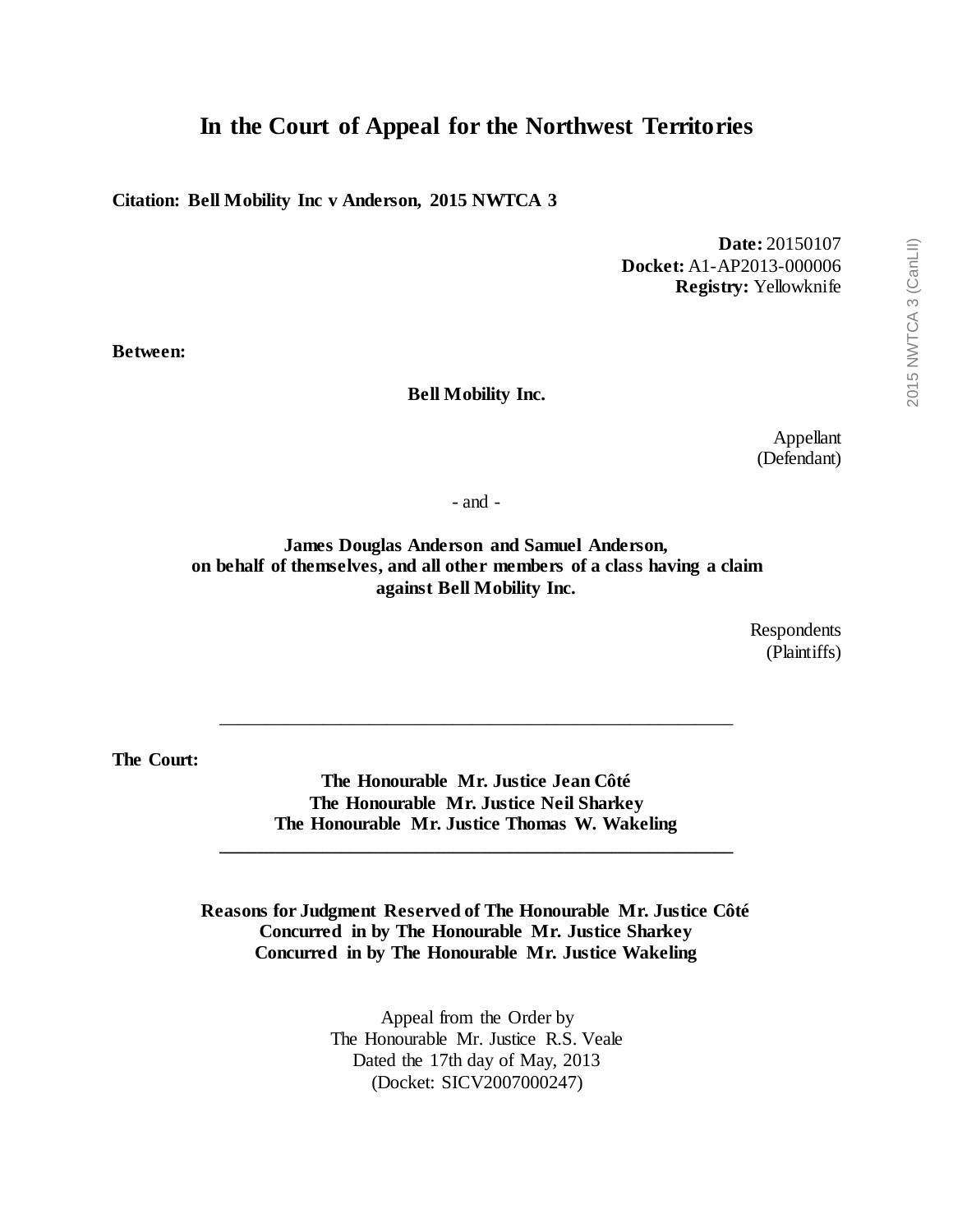#### **Reasons for Judgment Reserved of The Honourable Mr. Justice Côté**

\_\_\_\_\_\_\_\_\_\_\_\_\_\_\_\_\_\_\_\_\_\_\_\_\_\_\_\_\_\_\_\_\_\_\_\_\_\_\_\_\_\_\_\_\_\_\_\_\_\_\_\_\_\_\_

\_\_\_\_\_\_\_\_\_\_\_\_\_\_\_\_\_\_\_\_\_\_\_\_\_\_\_\_\_\_\_\_\_\_\_\_\_\_\_\_\_\_\_\_\_\_\_\_\_\_\_\_\_\_\_

### **A. The Substantive Suit**

#### **1. Introduction**

[1] This is an appeal from a trial judgment in a class action: 2013 NWTSC 25. The plaintiffs' basic complaint is that the defendant Bell charged for non-existent services, namely 911 calling. There is no 911 service in the three Territories (except in Whitehorse). Monthly bills in the Territories bore a separate 911 fee of 75¢ (trial Reasons, *supra*, paras 23-24).

#### **2. Interpreting these Contracts**

[2] One must approach this appeal through the contracts between the defendant Bell and its customers. That is because Bell relies heavily on the contracts for two purposes. First, Bell argues that it has an express contractual right to collect 911 fees from customers in areas where no 911 service of any kind is available. That is the central topic now litigated. Because of this suit, Bell dropped that fee for contracts made after November 2009: Agreed Facts, para 18. Second, Bell also argues that the contracts are a juristic reason for Bell's enrichment from those fees, so that there cannot be unjust enrichment. A valid and enforceable contract which grants or permits something of course is a juristic reason. So the contract's interpretation and enforceability is vital to the unjust enrichment issue.

[3] The actual wording of a contract is critical to its interpretation: see *Sattva Capital Corporation v Creston Moly Corporation*, 2014 SCC 53, 461 NR 335, [2014] 9 WWR 427 (paras 57, 60). An objective assessment of a multi-party document must be undertaken: *Sattva Capital Corp*, para 49.

[4] Counsel for Bell repeatedly assert that its contracts with customers plainly state that a monthly fee must be paid each month for some kind of 911 service. But in my view, the contracts do not bear out Bell's assertion, and instead many passages say much the opposite. I will approach the interpretation question in full and from the beginning. But I imply no criticism of the trial judge's interpretation. Our interpretations do not clash, and often overlap.

[5] Bell's written and oral argument to us says very little about the actual wording of the contracts, which are written. The same is true of Bell's written brief given to the trial judge at the end of the trial. The evidence filed contains copies of a number of contracts.

[6] A few copies are virtually illegible. I will deal in detail with those which can be read. I was tempted simply to rely upon what Alberta's Master Funduk once wrote. He said, "That which I cannot read I disregard. That which is not readable is not proved in evidence.": *Uhrig v Zeiter*  [1983] AJ #394, [1983] AUD 1906 (M July 5) (para 19). However, I believe that one can see enough of the illegible form on AB pp 640 to 643 (Martins' Exhibit H, in trial exhibit 3) to tell that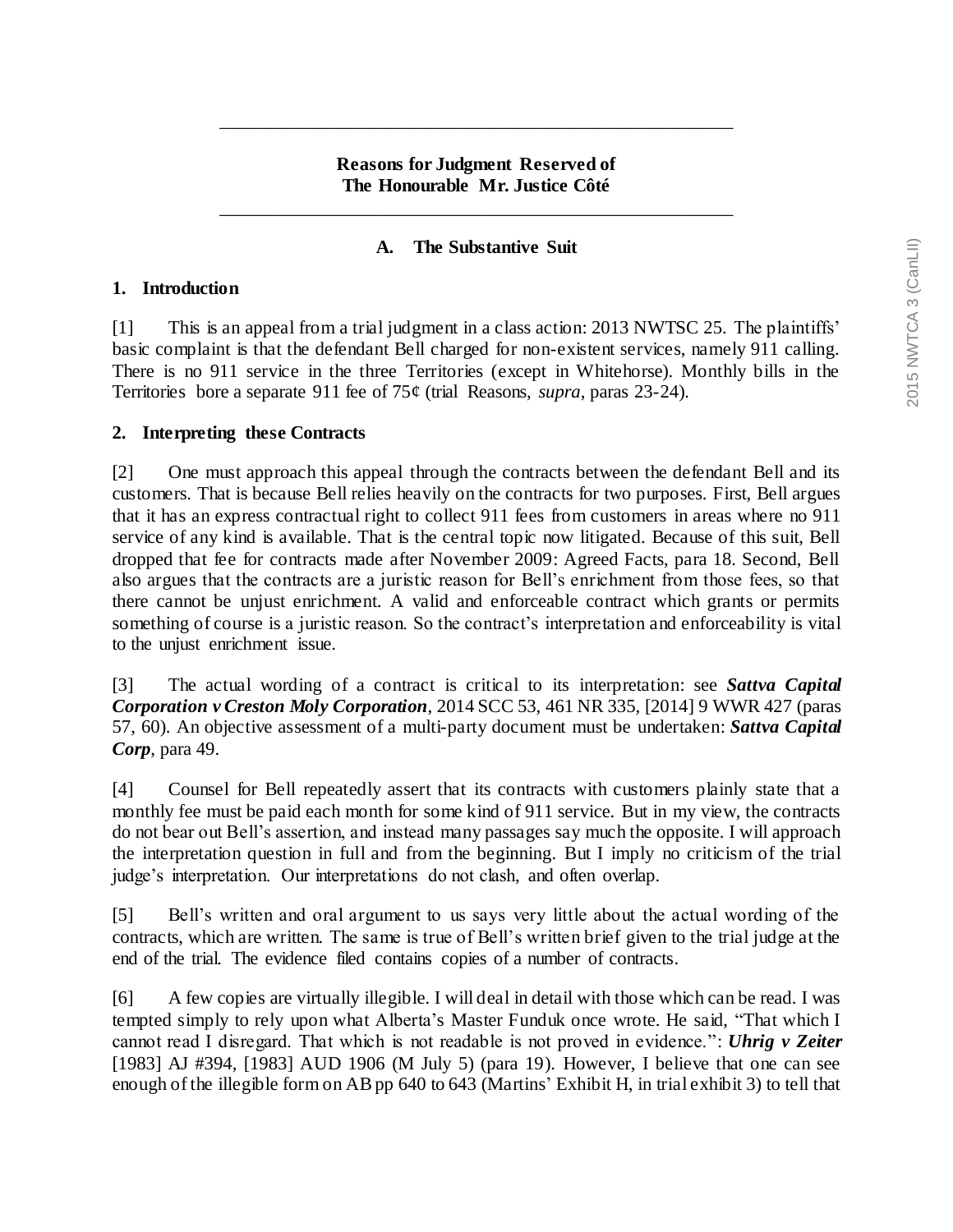it is the same or similar to legible ones, such as pp 625 ff. (This illegible one came into use in July 2008, says Martins.) Page 616 is totally unreadable, but it is marked in pen "2004". It is Martins' Exhibit J, and he confirms that it came into use in 2004. It is obsolete. Paying no attention to it is probably harmless. Neither party ever cited it.

[7] Martins' affidavit explains the circumstances under which one different form of contract rather than another was used. They are simply forms used at different times.

[8] However, the various forms in evidence involve much repetition, and there seem to be but two basic contract forms. One of the Andersons signed one form in 2005, and the other one signed the other form in 2007.

[9] It is vital to note that these are not contracts for use only in the three Territories. These are standard forms used in all parts of Canada. (See trial judge's first Reasons, paras 16, 25, and see Andersons' first factum, paras 2, 60.)

[10] At many relevant times, Bell was the only local cellphone provider in the Territories. (At times Inuvik may have had another provider, and whether anyone else was a provider after 2003 is not clear from the evidence.)

[11] The front page of one Bell contract form contains the following words:

I understand that depending on the rate plan I select, I am also liable to pay . . . and a monthly 9-1-1 service access fee outlined by Bell Mobility.

(See for example AB v 4, p 600.) That sentence is doubly contingent: it expressly does not apply to all "rate plans", and also always depends on Bell's first "outlining" the fee, whatever that means.

[12] More important is a sentence on the next page of that same contract form (eg AB v 4, pp 601 and 619 and 621). It reads as follows:

> Your monthly charges **will** include your monthly access fee, all applicable taxes, and **may** include . . . 9-1-1 emergency service fees, ... (emphasis added)

Therefore, the only firm charges which definitely "will" be charged, are monthly access fee and applicable taxes; all other charges merely "may" be included. In that latter list of possible charges are various services which various customers may or may not have or purchase, such as "features" or "connection charges" or "picture messaging charges" and "device leasing charges". Presumably that is because not all customers would have or purchase such things, or they would not occur some months. So the 911 fee seems to be of the same nature. One must note that the 911 fee is called a "service fee".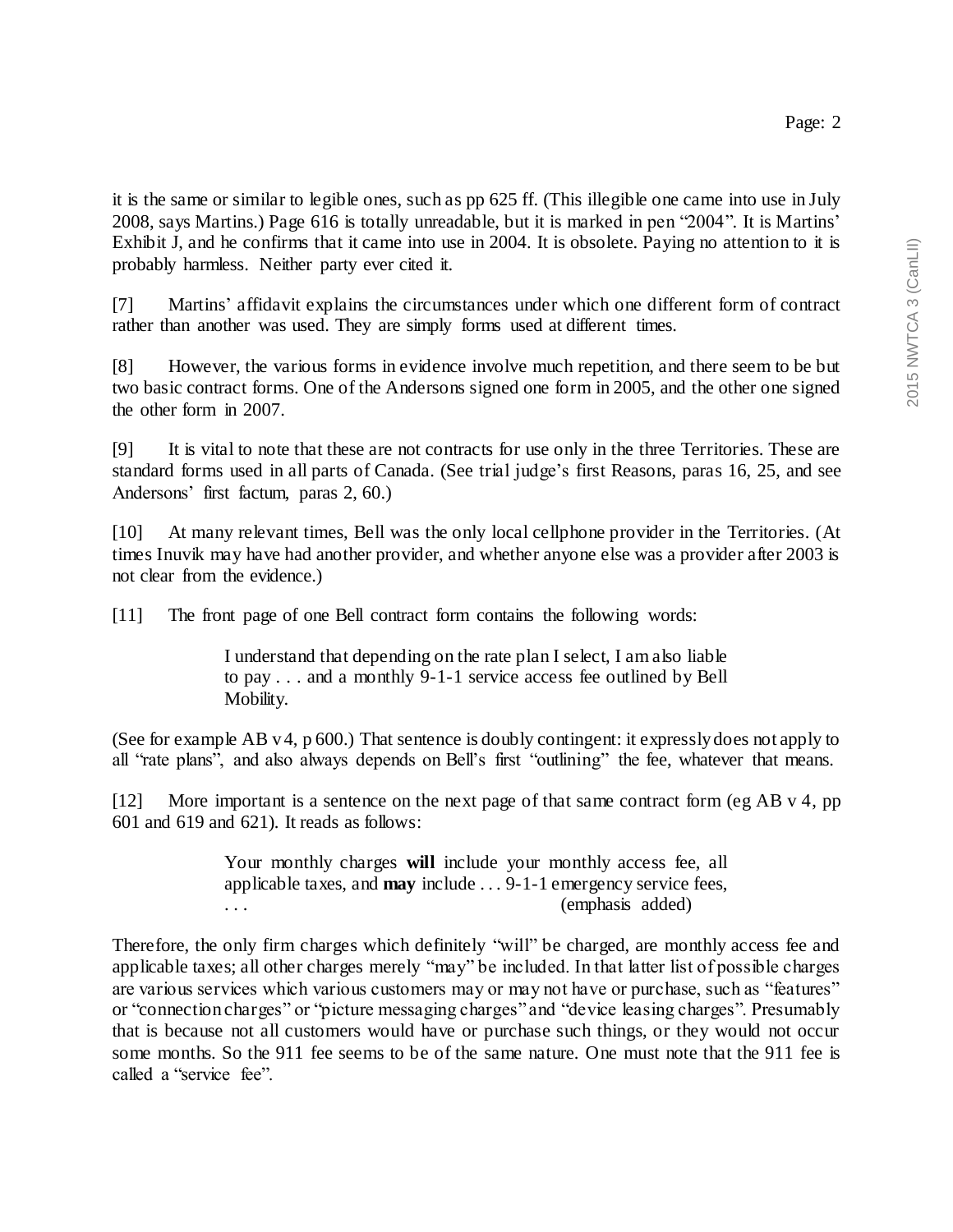[13] The word "may" obviously means that it is possible that a 911 fee will not be charged. The criterion for that is left ambiguous. It may mean it will be charged when that service is available. Or it may mean that Bell will charge the fee if Bell chooses to do so. So the court must decide which interpretation is proper. I will return to that topic in subpart 4 below.

[14] Similar is another clause on the same page (AB v 4, p 601 and p 618). It is headed "What We'll Provide to You", so plainly the subject is services which Bell provides to the customer. A fee is not provided by Bell; it is paid to Bell. The clause says that "9-1-1 emergency service fees . . . may increase during the Term at our discretion after giving you at least 30 days notice." Once again the word "may" is used, but only in this clause is there any reference to Bell's discretion; the word is not used elsewhere with respect to 911 charges.

[15] The above excerpts are all from the form of contract which the plaintiff James Anderson signed (AB v 4, pp 617, 619).

[16] Another apparently alternate form of contract is called "Wireless Terms of Service". Clause 15 "Payments" begins this way:

> You agree to pay all **applicable** fees, charges and taxes **relating to the Services** and the Device(s) . . . Charges include a monthly 911 fee . . . (emphasis added)

The same clause ends by saying that after the end of "any Committed Service Period", the customer will pay for "all other Services provided . . . **unless or until features are no longer available** . . ." (emphasis added) (eg AB v 4, pp 607 and 636). Therefore, the fees payable are only those "applicable" and must relate to "Services and the Device(s)", and in many circumstances are not payable if the "feature [is] no longer available". Once again, that is more or less the opposite of a covenant to pay a fee irrespective of whether anything is received in return.

[17] Another contract form has a heading "Your Monthly Fee" and then states under it,

System Access Fee & 911 fees are recurring monthly charges **unless they are included** in your monthly rate plan. (emphasis added)

(eg AB v 4, pp 622 and 630). So again a separate 911 charge is contingent and not always charged. That is in the contract which the plaintiff Samuel Anderson signed (AB v 4, pp 629-30).

[18] In evidence is another variant form, dated "October 2009" (AB v 4, p 647). Its clause 15 on "Charges and Payments" is somewhat different. It begins the way that the one described above does, but then instead of saying what "charges include", it says "You agree to pay a monthly 911 fee (unless otherwise stated in your Agreement)." Once again, there is a qualification. The clause still begins by saying that the fees and charges are relating to the Services and Devices. And the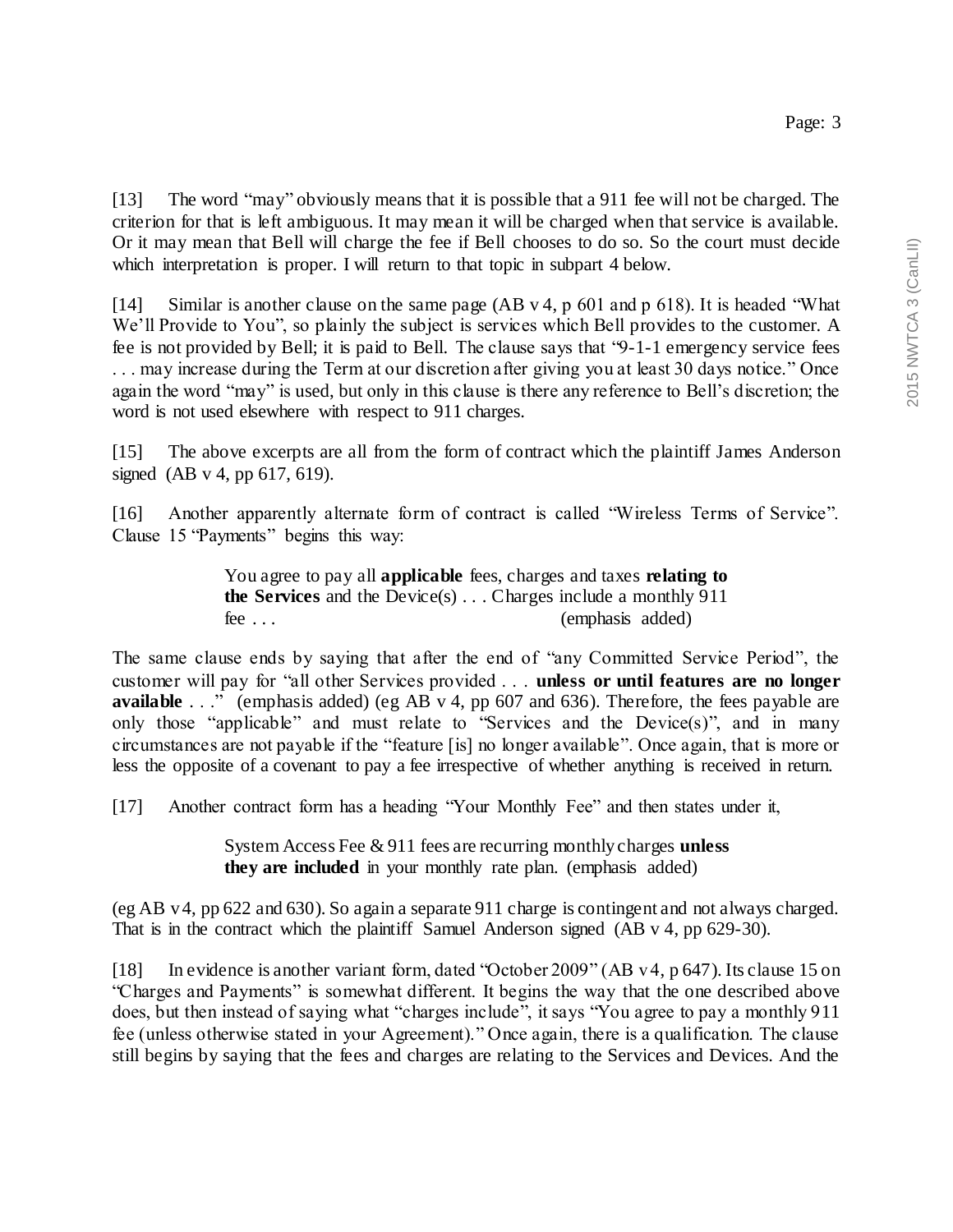end of the "Committed Service Period" paragraph still excludes charges for "features . . . no longer available".

[19] As the trial judge said, even if all the above analysis were wrong, the Andersons would nevertheless win on another ground (trial Reasons, paras 41-44). It is the *contra proferentem*  doctrine which applies because all these are Bell's contracts, yet they do not clearly call for a fee for nothing in return (trial Reasons, para 16).

[20] I have not yet described the April 2008 introduction of a definition of 911 services. The definition section of a standard form contract had inserted after the phrase "911 service" the words "provision of emergency call routing". Counsel agree that it came in, in 2008, not 2009, as the trial judge said (e.g. see respondents' factum, para 17).

[21] A number of passages in Bell's factum assert that inserting that definition clinched Bell's interpretation of the contract, indeed confirmed Bell's victory. Bell must think that the matter is self-evident. It does not explain why the definition should have that effect, and I do not think that the new definition had much effect. Had the Andersons' claim really been that Bell had given a contractual covenant to provide a live 911 operator, then maybe the new definition would have rebutted such a claim. But (as noted in subpart 6) that is not the Andersons' claim now.

[22] In my respectful view, connecting someone to nothing is still nothing. A right to charge a door-to-door delivery fee for milk cannot be triggered by delivering empty bottles. An airline which produces on time an airplane with no vacant seats cannot charge a traveller for a ticket on that flight, absent very clear wording in the contract.

## **3. Background Facts to Aid Contractual Interpretation**

[23] Bell relies heavily on the facts which the parties knew before they contracted, because such a background or setting gives some help in interpreting even a written contract. See the *Sattva*  case, *supra*, at paras 46-48, 57. The Andersons' written closing trial argument asked the trial judge to take that factor into account (paras 51-55). The trial judge used and approved such law, which is far from new: see his first Reasons, paras 30-33, 48. Yet Bell complains that he did not do that (factum, para 53). At best, that argument merely tries to chop up the judge's Reasons into segments.

[24] In particular, Bell points to evidence that the public in the three Territories knew that there was no kind of 911 service there and never had been (except for the City of Whitehorse). Had these written contracts been specially drawn up for use in the three Territories, there might be some significance to that evidence. But (as noted above) they were not so drafted; they were Canada-wide contractual forms. Most parts of Canada have and have had 911 operator service for at least two generations. Therefore a reasonable observer in the Territories would probably infer that any references in the printed forms to 911 services, access, or fees, were for use in those parts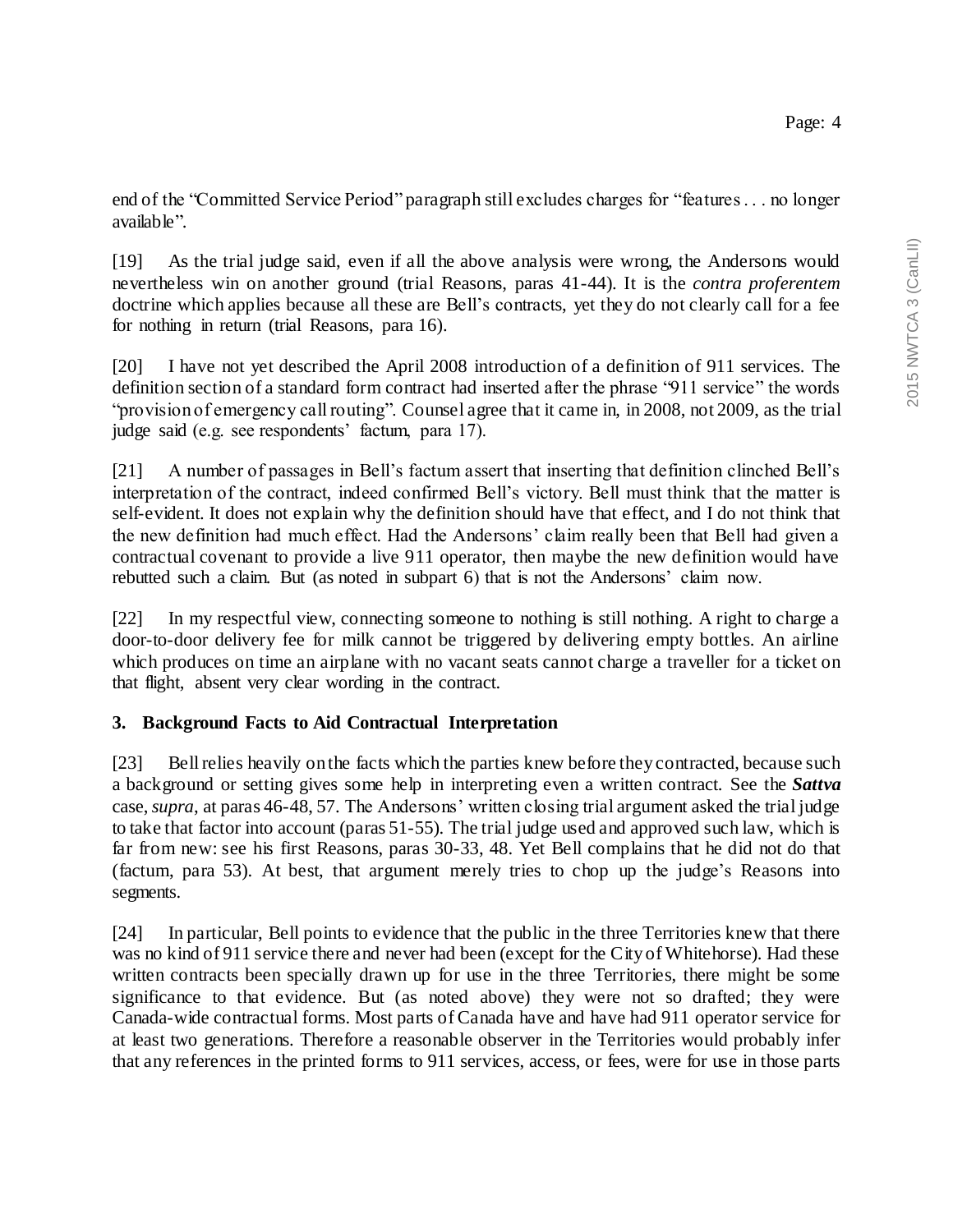of Canada offering such services and access. The qualifying language quoted above from the contracts would strongly support that inference.

[25] And background facts can never modify or overwhelm the contract's actual wording: see the *Sattva* case, *supra*, (paras 57, 64).

[26] Printed form contracts of adhesion are legitimate contracts, and make many types of commerce possible or economical. But it is very common that such printed forms refer to topics which do not exist and cannot exist, for that locale or customer. A standard form proffered by a large Vancouver company to a Regina customer may speak about carriage of goods by sea, and ocean bills of lading. A reasonable bystander knowing that there is no ocean between Vancouver and Regina may conclude that the form is for use all across Canada and under many circumstances, and so that clause does not apply to landlocked customers. Similarly, a reasonable observer in Montreal would conclude that references in a national company's standa rd form to a certain legal mechanism found only in the common-law provinces, with no equivalent in Quebec legislation, simply does not apply to Montreal customers. A covenant in a national form to pay provincial sales tax would be interpreted as not applying in Alberta or the Territories. It would not be interpreted as calling on Albertans to pay British Columbia sales taxes for goods from Ontario sold in Alberta.

[27] Therefore, I cannot see that the trial judge here was obliged by law to put heavier weight on the background fact that people in the Territories knew that they had no 911 service, than he actually did put on it.

## **4. Legal Principles of Interpretation**

[28] The first rule of interpretation is that a document must be read as a whole, looking at all its words and trying to make them all fit together: *Sattva* case, *supra*, at para 64. The contractual terms on the 911 fee topic are all conditional and ambiguous, as I have set out above (in subpart 2).

[29] Parties can contract on almost any terms that they wish. They can contract for sinecures or other payments for nothing. But where the wording of the contract is ambiguous, a court should be slow to adopt an interpretation which gives one party pay for nothing, or for what is virtually nothing. That is because ambiguous words give the court a choice; those words should not be given the unfair or non-commercial or non-sensible alternate reading: *Consolidated Bathurst Export v Mutual Boiler Insurance* [1980] 1 SCR 888, 899-902, 32 NR 488, 112 DLR (3d) 49 (para 16). See also to like effect, *JAS v Gross*, 2002 ABCA 36, 299 AR 111, [2002] 5 WWR 54 (para 19); *Non-Marine Underwriters at Lloyd's (Oppenheim) v Scalera*, 2000 SCC 24, [2000] 1 SCR 555, 591-92, 253 NR 1, [2000] 5 WWR 465 (para 71); *Benfield Corporate Risk Canada v Beaufort International Insurance*, 2013 ABCA 200, 553 AR 204 (para 179).

[30] Receiving nothing of course refers to what the party asked to pay gets in return. I do not refer to expenses incurred by the party paid, where the expenses produce no benefit to the person asked to pay. For example, a customer of a movie rental service would derive no benefit from that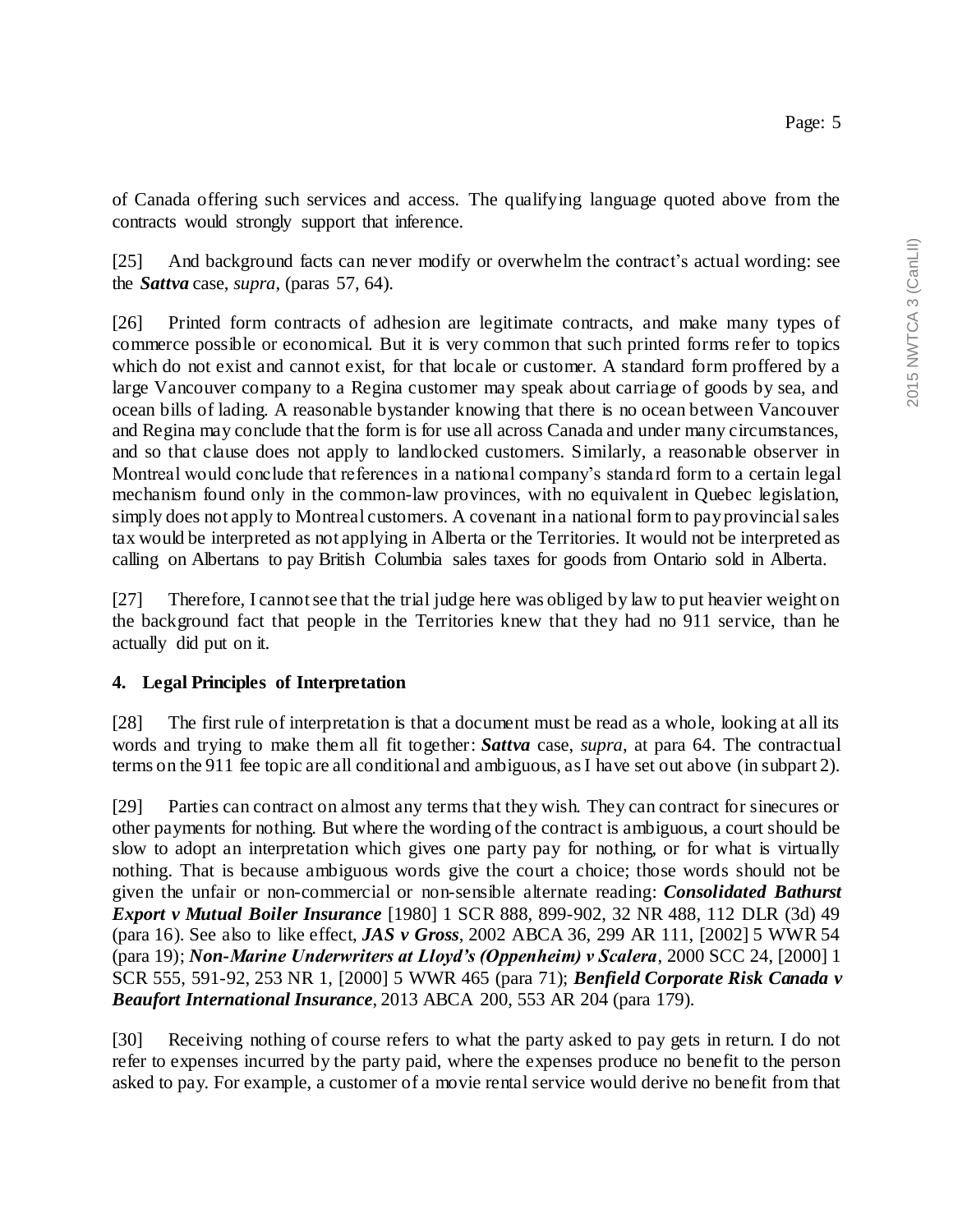service's large selection of movies in some format or kind of tape or disc (foreign, cutting edge or old) which will not play in any computer or machine now commercially available in Canada. How much money the proprietor of the service has sunk into such formats, tapes or discs, and with what disappointed expectations, is of no interest to a customer. One reason that I say that, is that the interpretation of contracts, and use of background facts, is strictly objective, not subjective : *Eli Lilly & Co v Novopharm* [1998] 2 SCR 129, 227 NR 201 (para 54); *Sattva* case, *supra*, at paras 58, 59.

[31] This is not a case of a service or feature which works, but is of no interest to most customers, such as up-to-date weather forecasts for Mexico. It is a "service" which does not work at all because it is incomplete, like a special hairdryer cord with no hairdryer.

[32] I do not disagree in any way with the trial judge's interpretation of the contracts. Still less can I say that his interpretations were unreasonable. The trial judge pointed out and relied upon some of the precise words in the written forms which I have described above.

# **5. Standard of Review**

[33] That in turn leads one to the standard of review. Interpretation of a contract used to be viewed as almost entirely a question of law, thus attracting no appellate deference to the trial judge's interpretation of the contract, particularly a written contract. However, the Supreme Court has now clarified the topic (after the factums here but before oral argument). Both counsel quoted from that decision during oral argument. It is *Sattva Capital Corporation v Creston*, *supra*. The Supreme Court says that deference is almost always owed to the trial judge's interpretation of a contract, and that an extricable question of law alone on that topic will be rare. See paras 49-55.

[34] I do not see that the trial judge excluded or denied any established principle of interpretation, even use of background facts.

[35] Both sides cite leading authorities on how to interpret contracts, but I cannot see much difference in the legal principles of interpretation which the two sides espouse. Nor do they cite any authority contradicting the contractual interpretation principles which I have outlined above.

[36] The bills expressly made a  $75¢$  charge for 911 connections.

## **6. What was in Issue at Trial?**

[37] Bell strenuously argues that one issue for trial was (and is) whether Bell is obliged by the contracts to hire live 911 operators. It is of course common knowledge that live 911 operators elsewhere in Canada are usually municipal employees, and do not work for any telephone company.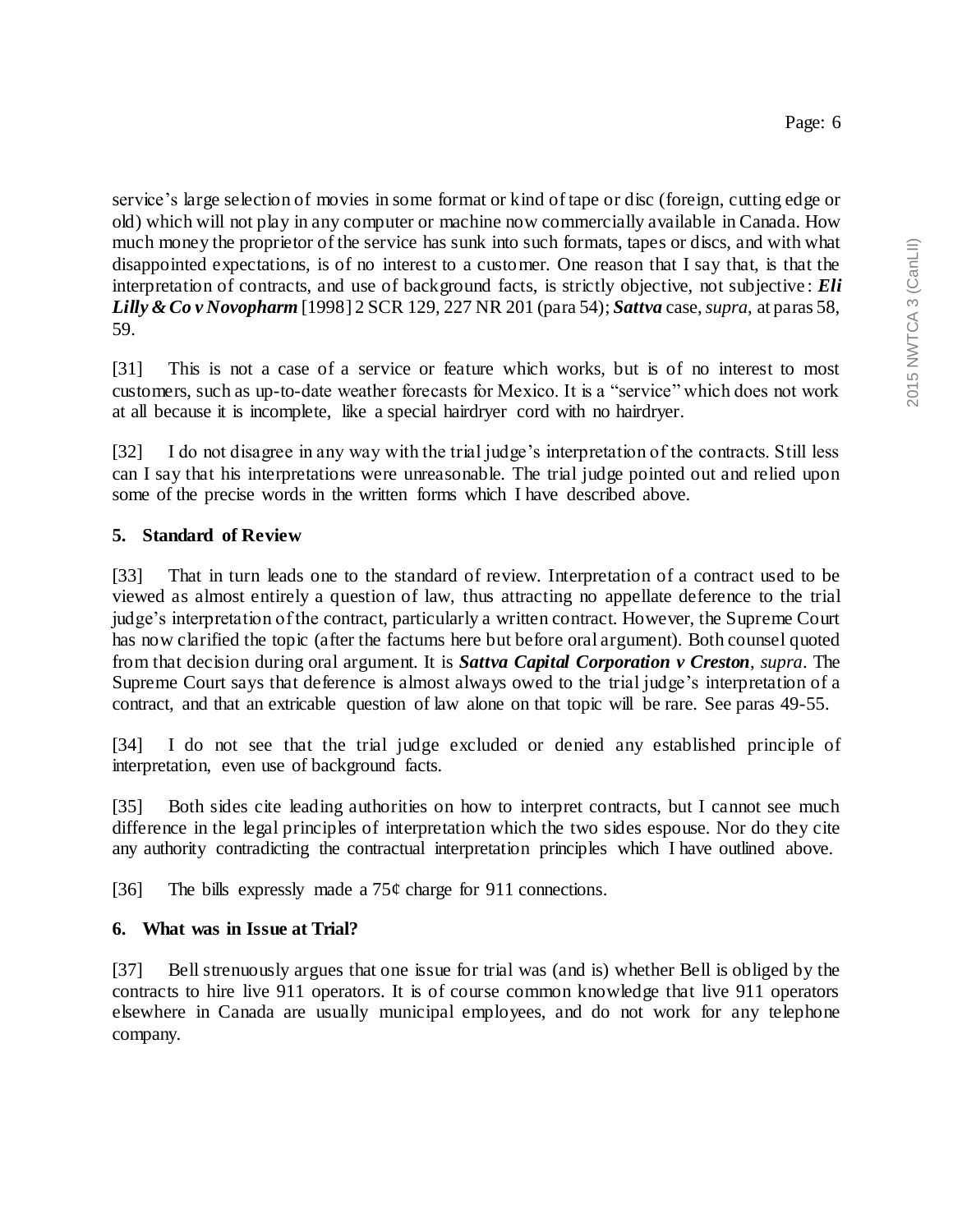[38] In any event, all the customer cares about is the result, not who does their work or who subcontracts. The plaintiffs so argued to us. In effect, the customer only says, "if I can phone a live 911 operator of any kind, I'll pay your fee." By the time of trial at least, who had to hire any 911 operators was of little if any practical importance.

[39] Bell contends that the trial judge found it guilty of breach of a contract requiring it to hire live operators. That is not so. The trial judge expressly said the opposite (Reasons, paras 54, 112). The trial judge held that calling 911 must reach some live operator, **if** Bell wished to charge a 911 fee (Reasons, para 112). The allegation is that Bell collected, with some degree of compulsion, sums which no contract or legislation authorized. The trial judge agreed that that occurred, and that is the only breach of contract which he found.

[40] The plaintiffs argue that they are liable for 911 fees, only if, as, and when, there is an actual 911 service available in their area. They do not argue that Bell must create such a service, nor even that Bell must persuade local government to supply it.

[41] In short, Bell confuses a condition precedent with a covenant.

[42] Bell repeatedly contends that the trial judge, who had been managing this suit for years, misunderstood what the issues were.

[43] It is true that para 11 of the amended statement of claim seems to suggest that by charging each month for 911 emergency access, Bell has breached the contract by not providing the services paid for. But there is also another possible way to interpret that paragraph. The amended statement of claim does ask for damages, but also asks for repayment to the plaintiffs and class members (para 15). The latter (repayment) is not suitable for a breach of covenant to give a service. But Bell's interpretation would gain some support from the particulars provided by the Andersons' counsel on March 28, 2008.

[44] Bell's statement of defence is brief and adds little.

[45] The May 27, 2011 order certifying the class action lists seven "common issues for trial". The first might support Bell's contention, as it is about whether the contracts expressly require Bell to provide live 911 service. But that first issue is not clear either, as the sentence dangles. Does it mean provide live service or else be liable for damages (or specific performance)? Or does it mean provide live service if you want to keep charging the fee? The second issue about an implied term has the same ambiguity. It is doubtful that common question #2 covers who has to pay (hire) the 911 operator, a point which Bell stresses, but it is not necessary to pursue that. The third issue, whether Bell provided 911 live operator service, is neutral.

[46] The fourth issue is broad and general. It asks whether Bell broke the contracts. Bell assumes that that fourth issue merely repeats the first and second issues about a covenant to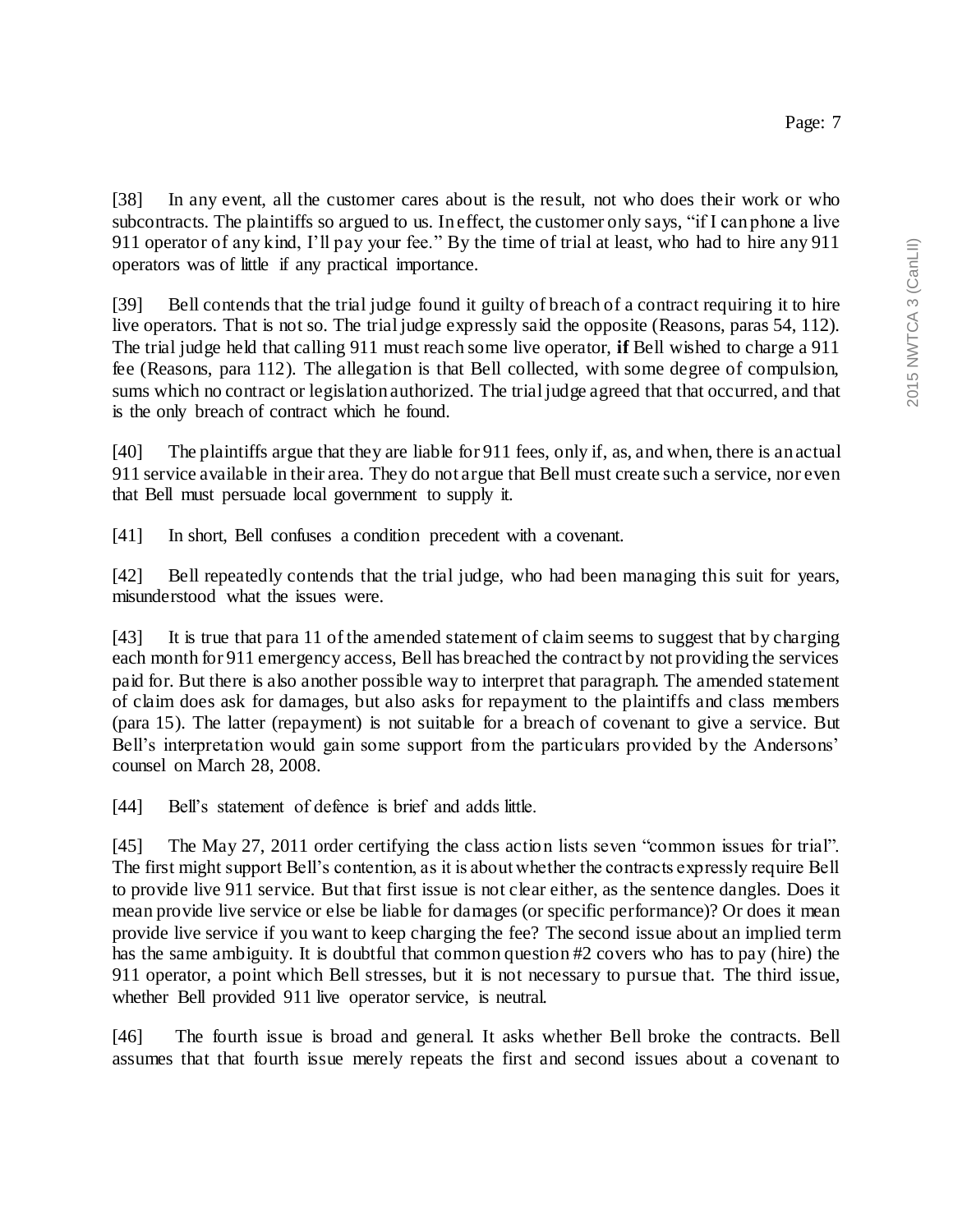provide a live operator. But there is no reason to confine the fourth question that way, nor to presume that a separately-described issue is mere duplication.

[47] In any event, under common issue #4, the trial judge stated expressly what the breach of contract was which he found. It was "billing for a '911 emergency service fee' when the class has not been provided a 911 live operator service." (Reasons, para 70). In other words, the **fee** is the breach of contract. That adopts the Andersons' trial argument.

[48] Bell thinks that the trial judge misunderstood its argument. But Bell's written brief for the trial judge at the end of the trial devotes only two sentences (paras 188, 189) to this common issue #4. That is doubtless because Bell thought that the earlier long factual discussion in its trial brief had adequately dealt with this topic. Bell's misunderstanding of the Andersons' big argument is unfortunate. But the trial judge cannot be blamed for the resultant comparative brevity of his Reasons on this topic.

[49] Common issue #5 was whether Bell was unjustly enriched. The trial judge said yes, because there was a fee collected for no service (para 84). He found the contract did not authorize that. That accords with the Andersons' trial argument. It certainly covers billing for nothing.

[50] The trial judge's Reasons on unjust enrichment are not lengthy either. But the portion of Bell's trial brief on that topic is fairly short. Once again, Bell probably assumed that it had covered that topic by citing oral trial evidence on what lay people thought their written contracts meant (paras 120-23).

[51] The trial judge says that the brief version of the Andersons' trial argument was a complaint that for "several years . . . Bell charged the Class Members for a non-existent service." (trial Reasons, AB p 509, para 10).

[52] That is not a complaint that the **service** was compulsory but not provided. That is a complaint that the **fee** was not proper because the defendant provided nothing. The former would allege a covenant to give services. The Andersons did not so argue on appeal. The latter alleges an optional service, but no right to bill when it is not provided. The Andersons clearly so argued at trial and on appeal. That latter was the trial judge's interpretation of the contracts (Reasons, para 54).

[53] Part F of Bell's appeal factum (para 68) argues that the trial judge answered, and based his judgment on, a question not certified for trial, and its counsel stressed that in oral argument on appeal. I do not agree. I have outlined above how to interpret the questions certified for trial. As described above, common question #2 might not fit the trial judge's conclusion, though the conclusion certainly fits the Andersons' trial argument. But common question #4 is very broad, and the Andersons' argument and the trial judge's conclusion fit within it. The amended statement of claim is not clear, but can be read that way also.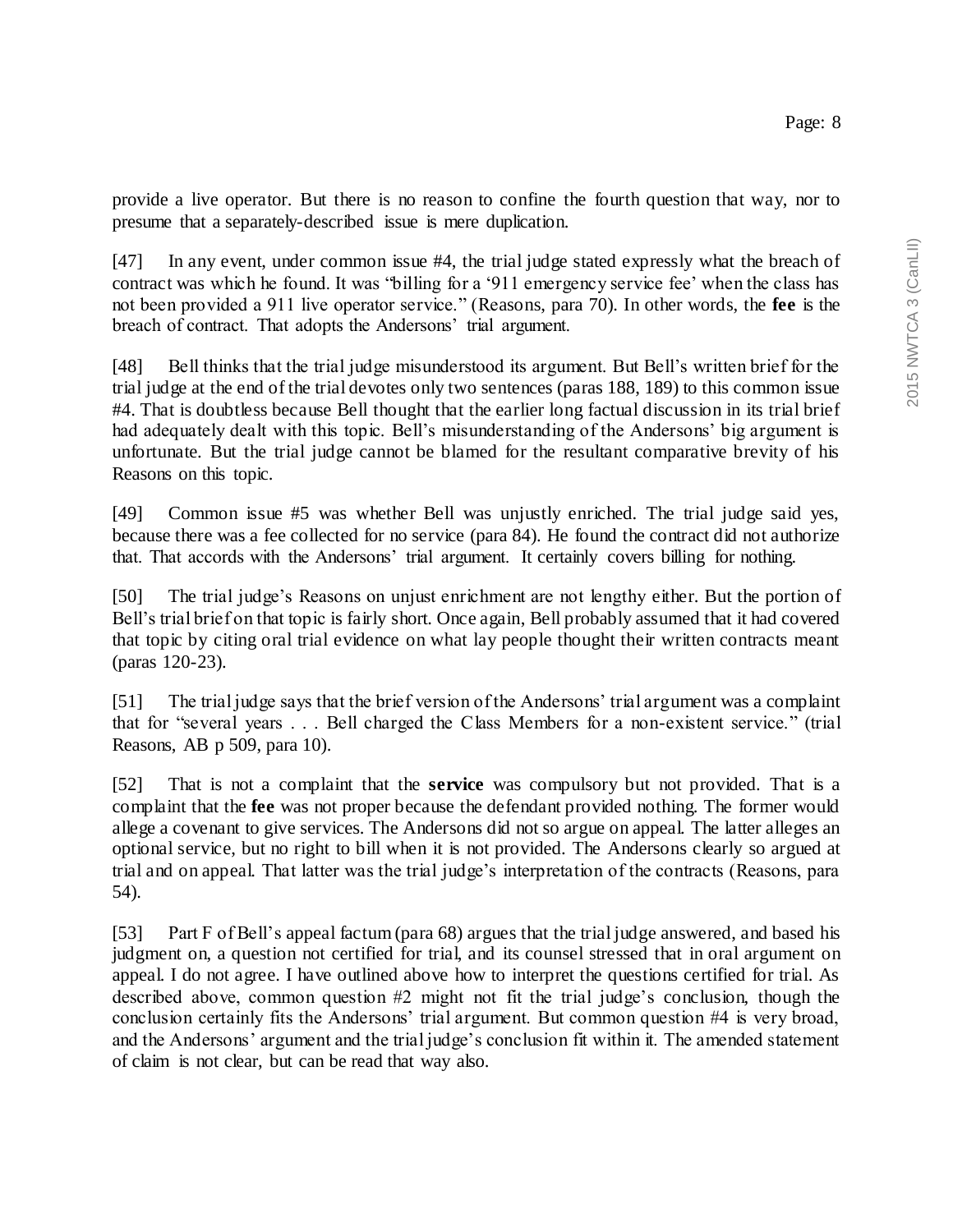[54] Nor did the trial judge spring anything on Bell. The Andersons' counsel gave an opening statement to the trial judge, and it clearly, and repeatedly, posed the issue as billing for what was not provided, i.e. charging for nothing. (See transcript of trial, p 7, lines 22-25; p 8, lines 1-2, 6-10; p 12, lines 8-11; p 17, lines 9-12.)

[55] I have also read the Andersons' written closing argument at trial, and it removes any possible doubt on this topic. See especially the Overview (p 3, lines 6-7, 15-18, 19, 20, 23-24, 29-31). See also its p 38, para 142.

[56] What if any common question for trial did raise a covenant to provide a live operator? The questions are plainly alternative, and the Andersons need not win all questions to win the suit. So long as the trial judge's findings fit within one question, whether they also fit within other questions matters little. Courts of Appeal cannot upset trial judgments just because there might be an error in the headings in the trial reasons.

[57] Therefore, on appeal Bell comes close to setting up a straw man (covenant by Bell to provide a live operator) and then knocking down the straw man.

[58] In fairness to Bell, at an earlier stage the Andersons may have argued what Bell now suggests. And Bell could have read the statement of claim as raising such an issue. Whether that was ever the Andersons' sole contention is doubtful. But by trial they certainly did argue the winning point, and the pleadings and common questions cover that point.

## **7. Topics Which Go Nowhere**

[59] One or both of the factums on the main appeal discuss some other topics at length. In my respectful view, many of them have modest weight, and the trial judge was entitled to put little or no reliance upon them. Not giving them more weight was not reversible error.

[60] One such topic which Bell raises is that a cellphone moves about in the purse or pocket of its owner or lessee, and so typically it can access cellphone service elsewhere in Canada if it is carried elsewhere. And so if that other place has 911 service, that cellphone can access it. That is a benefit to the holder of the cellphone. I do not see that in the statement of defence, nor in the questions to be tried. As the trial judge says, the important thing is what the contract provides and how to interpret it, which is also Bell's big point (Reasons, para 53).

[61] I doubt that that 911 service while travelling in southern Canada is a large benefit for the great majority of northern customers. (Whether size of benefit is legally relevant is discussed at the end of this subpart 7.) Besides, that travel benefit topic cuts both ways, because Bell cellphone customers living outside the Territories presumably pay a 911 fee every month, yet get no such service when they travel to any of the Territories. Such variations in degree and quality of service are inherent in any such mobile device. Bell could have provided for changes in charges or rates when the holder of the telephone travels. If Bell charged  $75¢$  a month when (but only when) a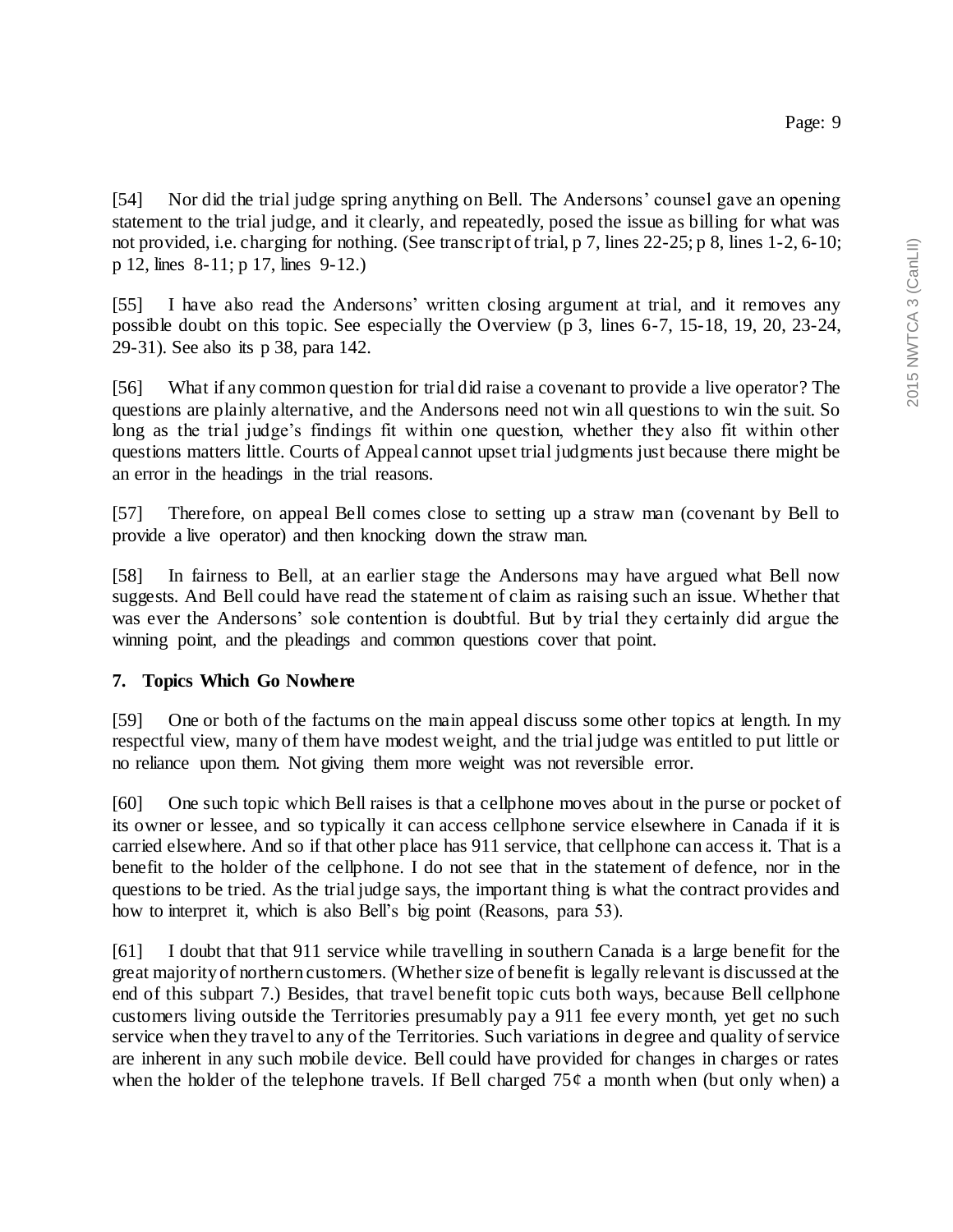Territorial cellphone holder spent significant time outside the Territories, I doubt that the Andersons could have complained. But Bell has not tried to do so, and maybe the amount thus collected would be smaller than the cost of collecting it. Nor would Bell want a temporary moratorium on such usual fees when the much more numerous southerners with Bell cellphones sojourn in one of the Territories. Therefore, I cannot see that the plaintiffs' suit, if successful, in any way produces any unfairness.

[62] More striking is the fact that in the rest of Canada, a cellphone customer gets free 911 service even if he does not have any contractual arrangement (direct or indirect) with the local phone company (Agreed Facts, para 9).

[63] An analogous argument by Bell (main factum, para 74) is that people living just outside Whitehorse's city limits would pay no 911 fee, if the suit succeeds, yet would often go to Whitehorse and could there enjoy its 911 service. But again the converse is true. Whitehorse residents pay the 911 fee (about which the plaintiffs do not complain), yet Whitehorse residents can get no 911 operator when they are in the suburban or adjacent areas. This is just a boundaries argument, and it could also be applied to the Alberta-N.W.T. border, and the hamlets on either side of that border. My comments above about a Yellowknife resident visiting the south also apply here. It all cancels out.

[64] Still less appealing is Bell's suggestion that when someone in the Territories dials 911, he or she sometimes gets the metaphysical benefit of being connected to someone else's recorded message (or a succession of messages) saying that there is no service, and to call local emergency services' phone numbers. The messages do not even give those phone numbers (Agreed Statement of Facts, para 11, Jacques' evidence, AB pp 460, 462, 469, and trial judge's Reasons, paras 3-5). Bell is not obliged to do more. But to seek to charge for that by calling it 911 service, seems to me very unreasonable. It is like delivering to a starving person a photograph of a turkey dinner, and then charging him or her for a turkey dinner (or delivery of one). By parallel reasoning, Bell could change fees for hardware or software known never to work. Or for an interface or port for some device which does not exist anywhere.

[65] Bell points out that the contract now defines e911 services as services which Bell is mandated to provide. Apparently the CRTC has said to provide connection to enhanced 911 services (a sort of call display) **wherever they exist**. But they do not exist in the Territories. It seems to me that that changes nothing. If there is no right to bill for connecting to nonexistent 911 service, there can be still less right to bill for connection to bells and whistles on 911 service, where even the basic service does not exist. That is a second layer of metaphysics.

[66] Bell also argues practicalities. If the Andersons claimed that Bell had a contractual duty to provide some service, I might understand that argument. But the Andersons now do not claim that. The Andersonssimply ask not to pay for what they do not get. How can it be impractical for Bell to omit that line from their monthly bills? Had Bell not gone to the trouble of imposing the charge in the first place, there would be no effort in not charging for it in the future.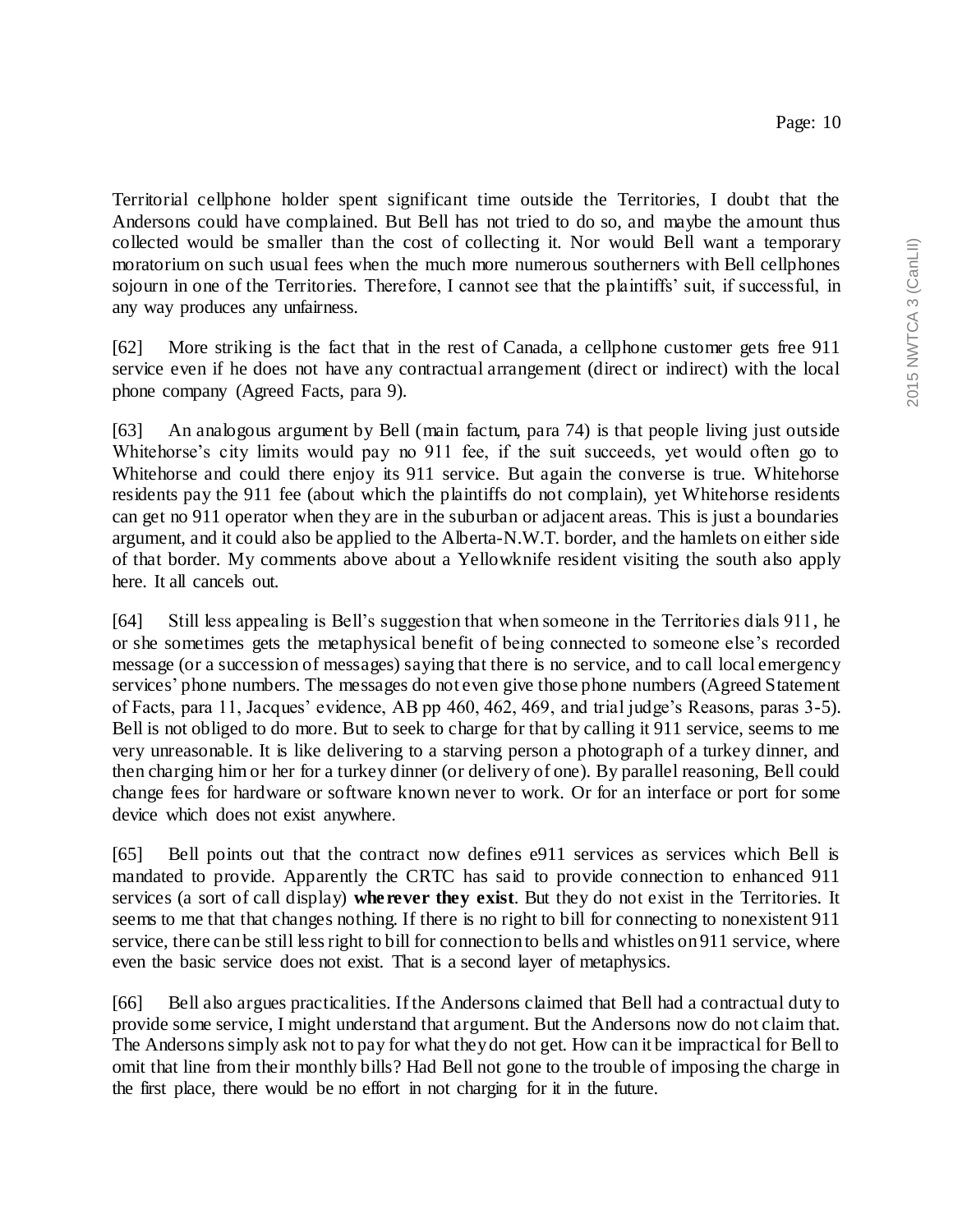[67] Bell contends that it would be unduly burdensome to expect it to find out where there is and is not live 911 service. That clashes with Bell's main argument that everyone in the Territories knows that there is none (except in Whitehorse).

[68] What if Bell still does not know where 911 service exists in the North, or agreement at trial on that fact does not satisfy Bell? Since it wants to charge for a service which does not exist (or a connection to nothing), it could find out where there is 911 service or not. How could it find out? It could

- (a) ask its sales people in the Territories,
- (b) e-mail the bigger municipalities in the Territories, or
- (c) phone the big municipalities(maybe even phone them toll-free). If it does not know their phone numbers, it could look at their websites, or in the phone book, or call directory assistance.

[69] Bell also says that it cannot be sure which subscribers actually live in the Territories. This recycles the boundaries issue discussed a few paragraphs above. Why not simply bill according to the address which the customer gives? Or ask subscribers for their home addresses? Or both? The number of subscribers who live in the south but give a territorial address must be minute anyway. This gets close to worrying about unicorns.

[70] Review of Mr. Martins' evidence on this topic reveals no more practical difficulties than are outlined above.

[71] Bell's main factumbriefly mentions an interesting issue (para 87). It is this. Must any claim for failure of consideration fail because the failure of consideration here is not total, for any of the reasons suggested above? Bell's trial brief did not give the trial judge much help on this topic. It merely quotes a passage from *Palachik v Kiss* [1983] 1 SCR 623, 633, 47 NR 148 (para 19). The entire passage in *Palachik* is very qualified and scarcely assists Bell. In that *Palachik* case, the court found total failure of consideration. Furthermore the case holds that "consideration" is the name for two very different concepts. In this context, "consideration" does **not** have the narrow meaning of a peppercorn, etc. found in the rule that a contract not under seal needs "consideration". The latest edition of *Chitty on Contracts* (31st ed 2012) is a newer version of a textbook indirectly cited here. It shows considerable debate in England on whether failure of consideration need be total to give a cause of action: see paras 29-065 and 29-066. That is significant when coupled with the looser Canadian definition of "consideration" in the *Palachik*  case, *supra*.

[72] In the *Palachik* case, the contract gave the winning party a significant chance or opportunity, which unexpectedly did not come to fruition. Yet the Supreme Court of Canada found failure of consideration. In my view, the failure of consideration here was close enough to total to be operative.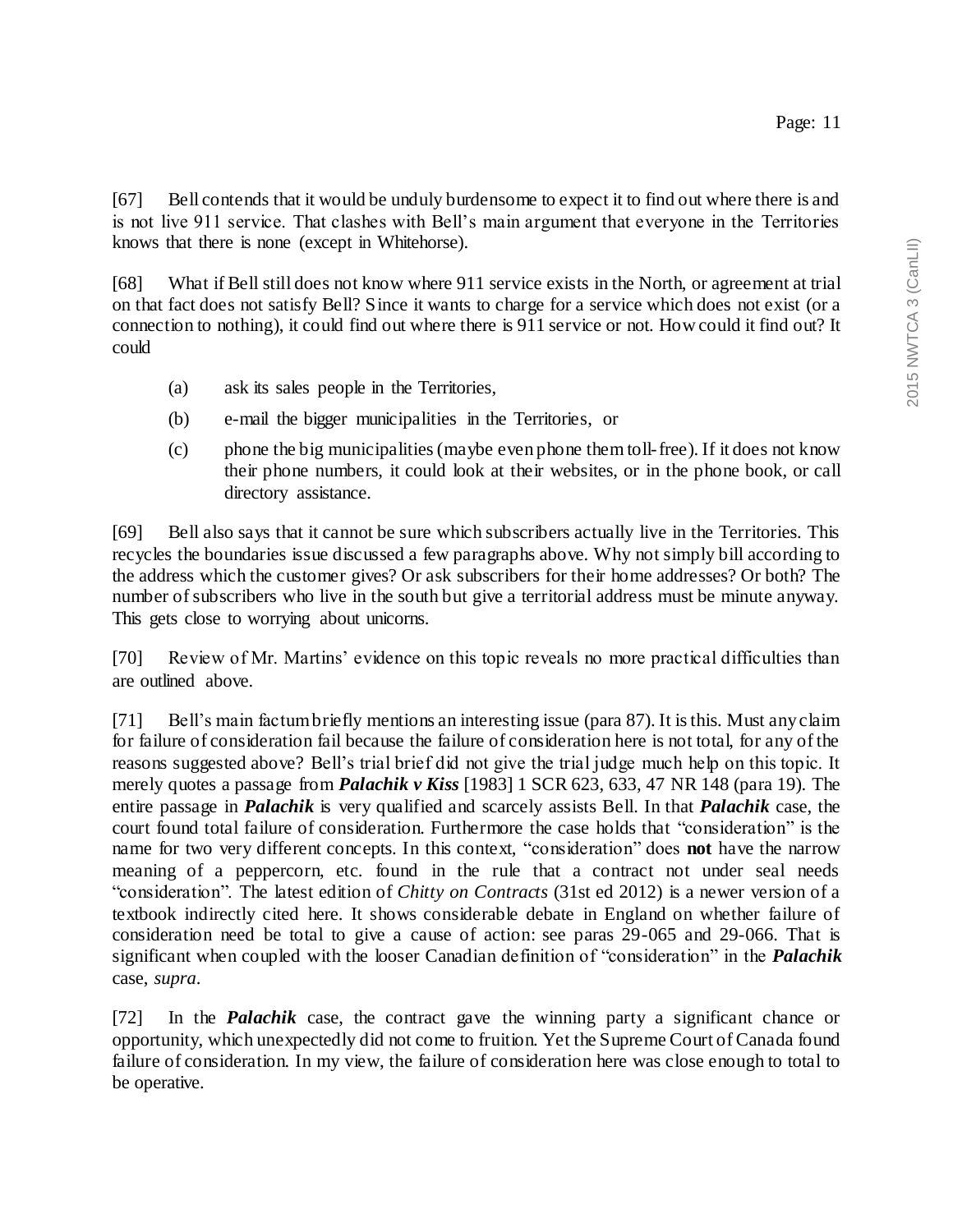[73] And even if I am wrong, and the old cause of action for failure of consideration was not made out, that does not impair the other more general claim for unjust enrichment.

[74] Maybe it could have been different if Bell had added 911 connection features at the request of northern municipalities contemplating providing such operators, or in order to persuade municipalities hesitating about such a decision, or when such operators were imminent. But there is no plea argument or evidence to that effect. Bell merely pled that "the Plaintiffs have the benefit of availability to them" of such connection capabilities "if, as and when designated by local authorities . . .". That must mean if, as and when local governments provide live 911 operators. Bell's trial brief does not go further.

[75] It is true that the plaintiffs filed a Reply saying that if a fee was proper, the fees charged were too high. But Bell moved to strike out that Reply. The Court of Appeal granted that motion, and struck out the Reply, and also held that no such plea could be inserted into the statement of claim by amendment. Bell never amended its statement of defence. Neither side argued whether the 911 fees charged were too high or not, either at trial or on appeal, which is understandable. References by the Court of Appeal's decision on the pleadings to such pleas must not be thought to refer to pleading which survived to trial.

### **8. Conclusion**

[76] I would dismiss the substantive appeal.

## **B. Costs Appeal**

#### **1. Preliminary Points**

[77] Now I turn to the accompanying costs appeal.

[78] At one point there was an objection that this appeal needed leave to appeal, but leave was then granted, so that objection has gone.

[79] Trial of this class action was divided into liability and quantum segments. The latter part on quantum has not yet occurred.

[80] In the liability trial, the Anderson plaintiffs and the class got all that they sought, except punitive damages. Bell conceded that the plaintiffs were substantially successful (costs factum, para 7).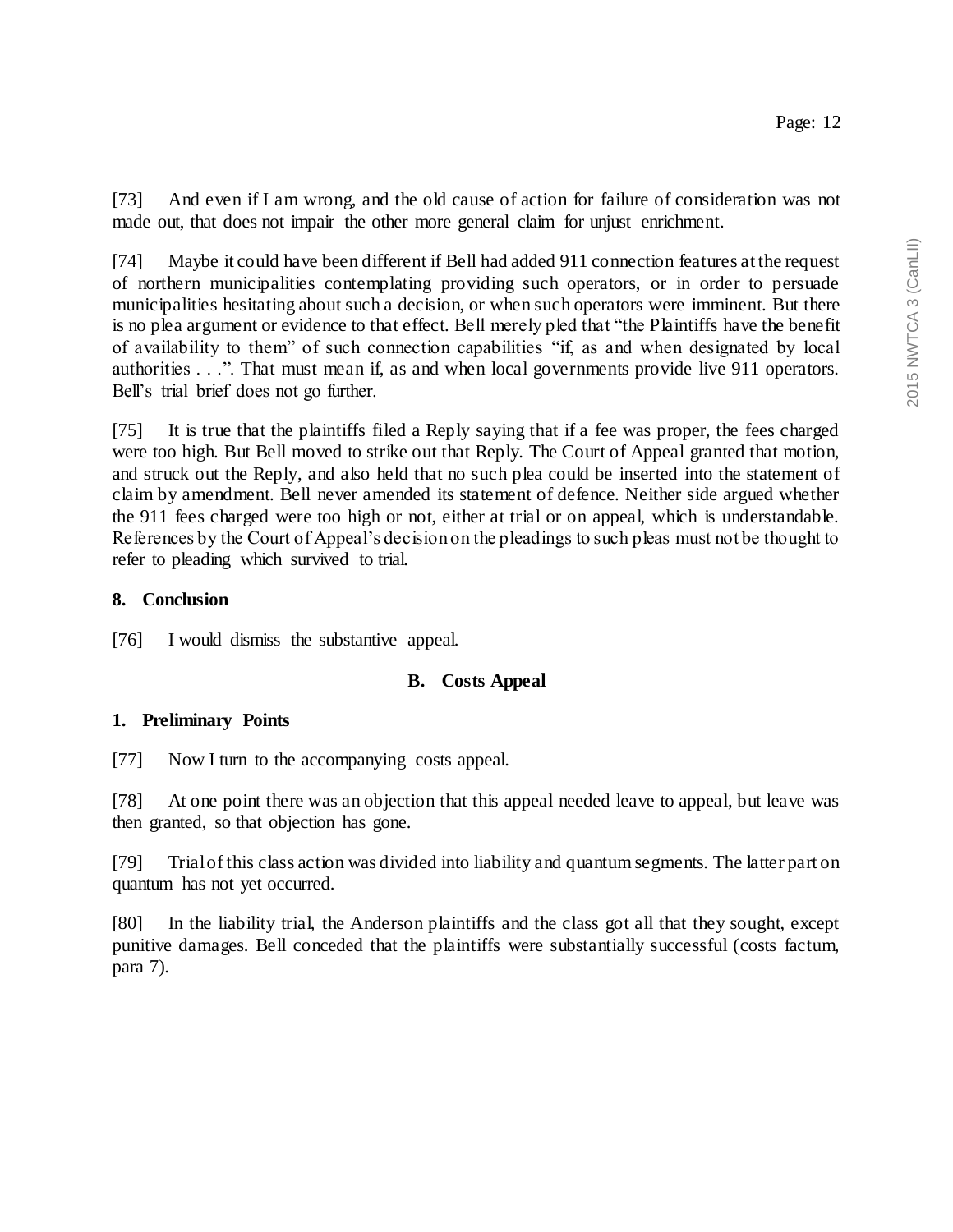### Page: 13

#### **2. Costs Claimed**

[81] The Andersons claim full costs for the whole lawsuit, to date, except for stages for which they have already received costs. They submitted a suggested bill of costs and suggested fees based on six times the top column (col 6) of the legislated costs tariff (Schedule A).

[82] The trial judge reserved decision and gave written reasons on costs (2014 NWTSC 20). He agreed there that the Andersons should get full costs of the suit, and that six times column 6 was also appropriate.

[83] The costs Reasons do not discuss costs for individual steps, nor exactly how to calculate the costs, though the trial judge obviously had the plaintiffs' proposed bill before him. The trial judge discussed no individual items or amounts.

[84] However, the formal costs order entered awarded a precise sum for fees, and another precise sum for disbursements, but also adds "as assessed on an enhanced basis of six times column 6 amount of Schedule A . . . ". Those precise sums correspond to the totals on the Andersons' proposed bill of costs. (Cf Reasons, para 7, and see para 28.)

#### **3. Should the Plaintiffs Get Full Costs?**

[85] One of Bell's important criticisms is that the trial judge gave the Andersons full costs. Bell says that success was divided, and so the costs should be nil or small.

[86] It is true that a number of issues were argued, and that the trial judge found for the Andersons on some and for Bell on others. But that was largely because each side posed alternative arguments or theories. Neither side had to succeed on all its arguments to win the suit.

[87] As noted, the Andersons got all they claimed, except for punitive costs. The issues on which they "lost" were merely alternate routes to their full success.

[88] So far as I can tell, the unsuccessful claim for punitive damages was based on the same evidence as the rest of the plaintiffs' claims, and so that extra claim can have added very little to the length of the trial. Courts often ignore one lost issue which took little extra time or effort. Nor has anyone argued that seeking punitive damages and not proving them is misconduct which should incur a costs penalty. That is not commonly argued, and I do not wish to raise that in the absence of argument and evidence.

[89] Such near-total success in the result, despite divided issues, is very common in trials. Rarely does a plaintiff achieve all that he or she sets out to get. Most plaintiffs suggest various possible routes to success. Trial judges routinely award such plaintiffs full costs of the suit. A different result is not common. See *Wilde v Archean Energy (#2)*, 2008 ABCA 132, 429 AR 41; *Elfar v Elfar*, 2012 ABCA 375, 539 AR 268 (paras 22-23).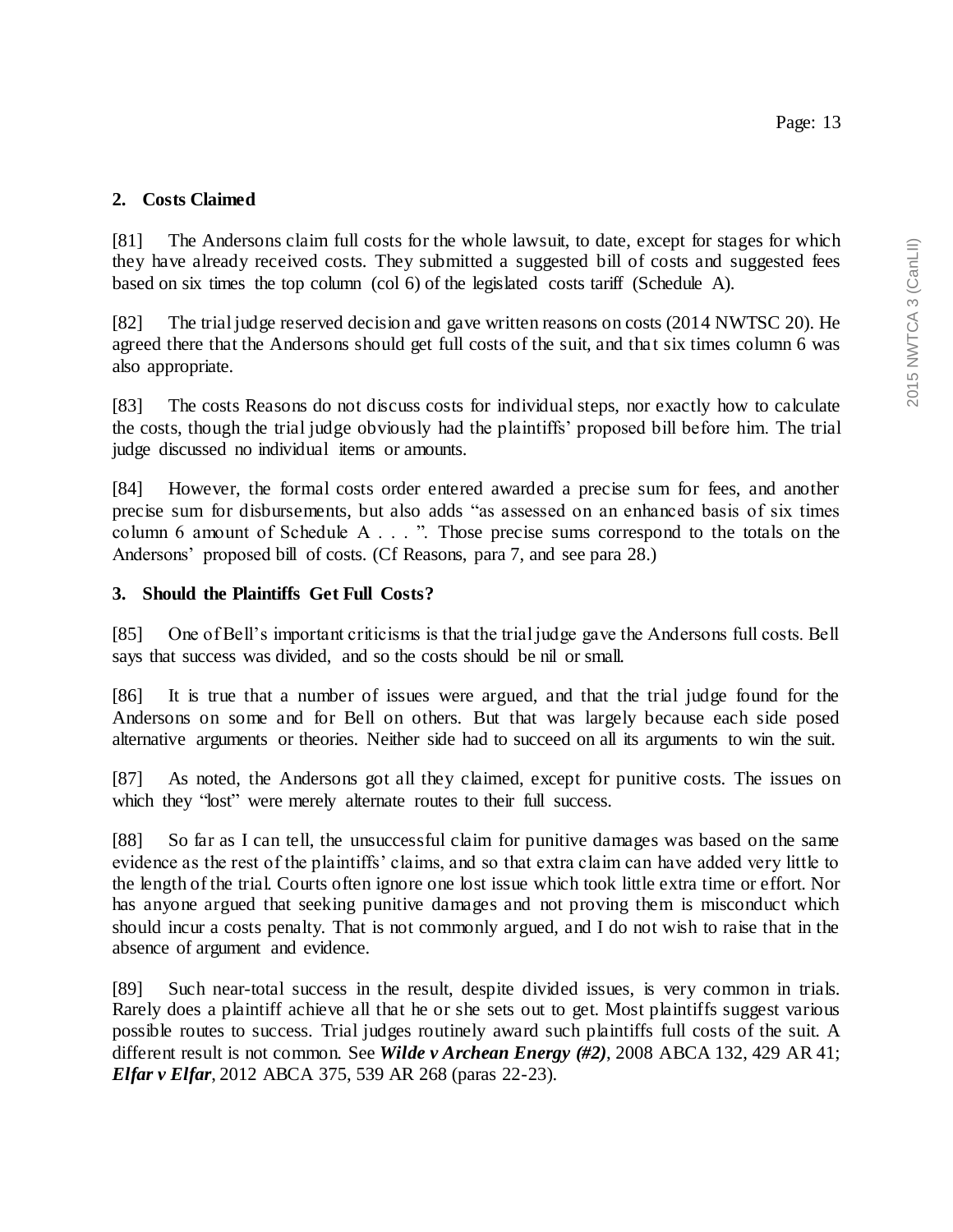[90] Party-party costs are always held to be discretionary: *Okanagan Indian Band v R*, *infra*; *Metz v Weisgerber*, 2004 ABCA 151, 348 AR 143 (paras 6, 7, 15). The Northwest Territories Rules confirm that (R 643). No trial judge is compelled to apportion costs issue by issue, especially where the issues were not plainly separated into different stages of trial. Courts of Appeal have often refused to interfere with a trial judge's discretion not to apportion costs issue by issue : *Elfar v Elfar*, *supra*.

[91] Logically, one would expect such refusals, as discretionary decisions should receive appellate deference. Costs decisions do, as both sides' authorities show. See *Hamilton v Open Window Bakery*, 2004 SCC 9, [2004] 1 SCR 303, 316 NR 265 (para 27); *Sun Indalex Finance v United Steelworkers*, 2013 SCC 6, [2013] 1 SCR 271, 439 NR 235 (para 247); *Pauli v ACE INA Insurance Co (#2)*, 2004 ABCA 253, 354 AR 348 (para 15), *lv den* 332 NR 398 (SCC 2004). That is doubly true where the costs award is by the trial judge, and trebly so where he or she has had extended experience with, or control over, the suit.

[92] Another important argument by Bell stresses that actual trial time was something like three days. (Four, say the Andersons.) And only five exhibits were marked (aside from the Andersons' expert's papers), says Bell. Bell argues that therefore the costs awarded are entirely disproportionate to so short a trial.

[93] However, one must recall two things. First, the costs sought and awarded here are for the whole lawsuit to date (except for stages already compensated), not just for the trial. This suit has gone on for 7 years. Second, the trial judge found that counsel did a great deal of work before trial to shorten and facilitate the trial, and had great success in doing so. They worked out a long Agreed Statement of Facts and a book of agreed exhibits. That those papers all got one exhibit number, not dozens, is meaningless form. See the trial judge's costs Reasons (supplementary AB, p 37, para 11). Indeed the only live evidence came from two conflicting expert witnesses (one from each side).

[94] Without such preparation and agreements, a number of more live witnesses, intricate discovery read-ins, and similar evidence, would have been necessary. Even the mechanical process of identifying documents referred to in affidavits of documents or examinations for discovery, or both, and marking the documents as trial exhibits, would have consumed many hours, possibly days.

[95] The Supreme Court of the Northwest Territories has no surplus of judges, and so has to make heavy use of deputy judges from elsewhere (as in this case). Administration of justice in the Northwest Territories costs taxpayers large amounts, including heavy travel expenses. And a long trial ties up the Territories' very scarce courtroom space, and so keeps other litigants (civil and criminal) waiting. So efficient streamlined trials are highly in the public interest. To refuse to reward efforts to achieve that would be perversely counterproductive, and unjust to boot. Most lawyers work hard, but not all are efficient, nor imaginative managers. Watching the clerk label numerous documents as trial exhibits, while one is gowned, is not hard work for counsel. So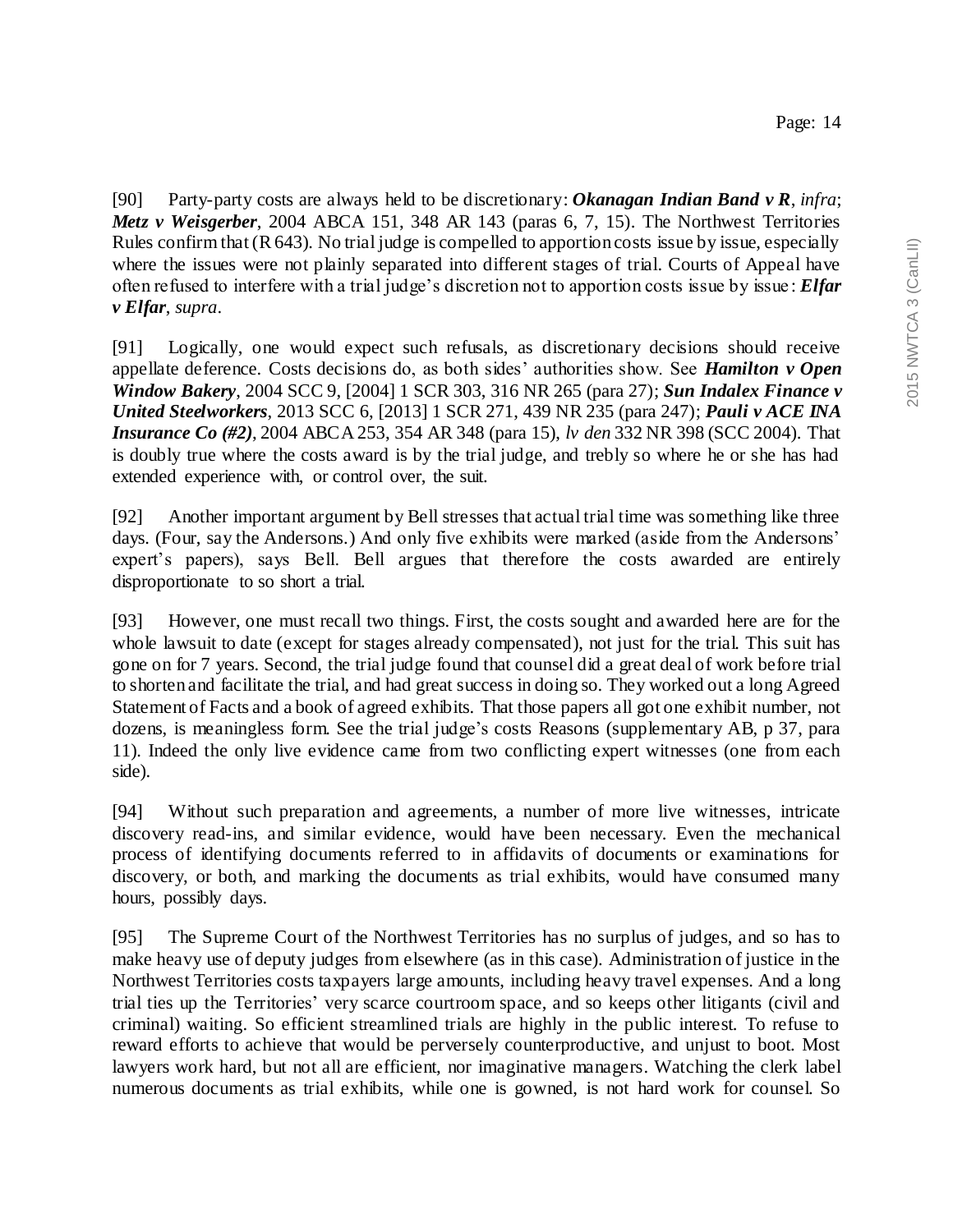rewards for efficiency matter a great deal. Therefore counting court hours is an unreliable measure for a costs award, especially in a class action. See *Sankar v Bell Mobility*, 2013 ONSC 6886, 52 CPC (7th) 111, 115 (para 4(iii)).

[96] How much costs credit to give such extra pretrial preparation is a pure question of weight. The trial judge is far better equipped to assess that, and doubly so when he or she has managed the suit for some time. It is important to note that a short very efficient trial may preclude use of a small multiplier. Three times a small base sum (which Bell mentions) is still a fairly small sum. The multiplier in *Fullowka* may not be a good guide here (*pace* Bell's para 60), because *Fullowka*  was a very long trial, i.e. had a big base fee. (See *Fullowka v Royal Oak Ventures*, 2008 NWTCA 9, 437 AR 390 (paras 12-14).)

## **4. Proper Basis to Calculate Costs**

[97] Furthermore, Schedule A item 25 on preparation for trial, should not be used raw in a prefabricated trial like this one, even with an overall multiplier. Item 25 is based entirely on the number of witnesses briefed, so documentary or agreed evidence counts for nothing under that item. Even item 49 on correspondence and negotiations is fairly modest. Bell's factum's para 66 simply quarrels with a number of lines in Schedule A, which it thinks are too high. But they include preparation and ancillary work. For example, item 21 (attending examination for discovery) would cover briefing the witness beforehand. (Departures from Schedule A are dealt with in subpart 6 below.)

[98] No judge in the Northwest Territories is bound to calculate party-party costs on the tariff (Schedule A), nor even to calculate costs by any method which refers to that tariff. That tariff is merely a default mode for the taxing officer: see R 648(1). In particular, note R 648(5) on services not provided for in Schedule A. Cf *Sprung Instant Structures v Caswan Environmental Services*  (1999) 232 AR 336 (CA) (para 3).

[99] How should a trial judge arrive at a proper party-party costs award? The precise method ordinarily does not matter. It is only necessary that the trial judge weigh all the relevant factors, omit no important factor, and be reasonable. There is usually more than one permissible way to get to a reasonable final number, which is the true goal. Weighing only one or two factors is not enough to set costs, and frequently different relevant factors will point in different directions. The exercise is one of balancing as well as weighing. See *Brewer v Fraser Milner & Co (#2)*, 2008 ABCA 285, 347 AR 79 (para 4); *Hill v Hill Family Trust (#2)*, 2013 ABCA 313, 561 AR 50 (para 11), *lv den* (SCC Feb 27 '14).

[100] One comparator is what full indemnity would be. The Andersons usefully work that out in detail, likely following Ontario costs procedures.

[101] The Andersons calculate that the fees awarded by the trial judge amount to about 38% of their lawyers' usual hourly charges for the number of hours actually spent on the suit. I calculate it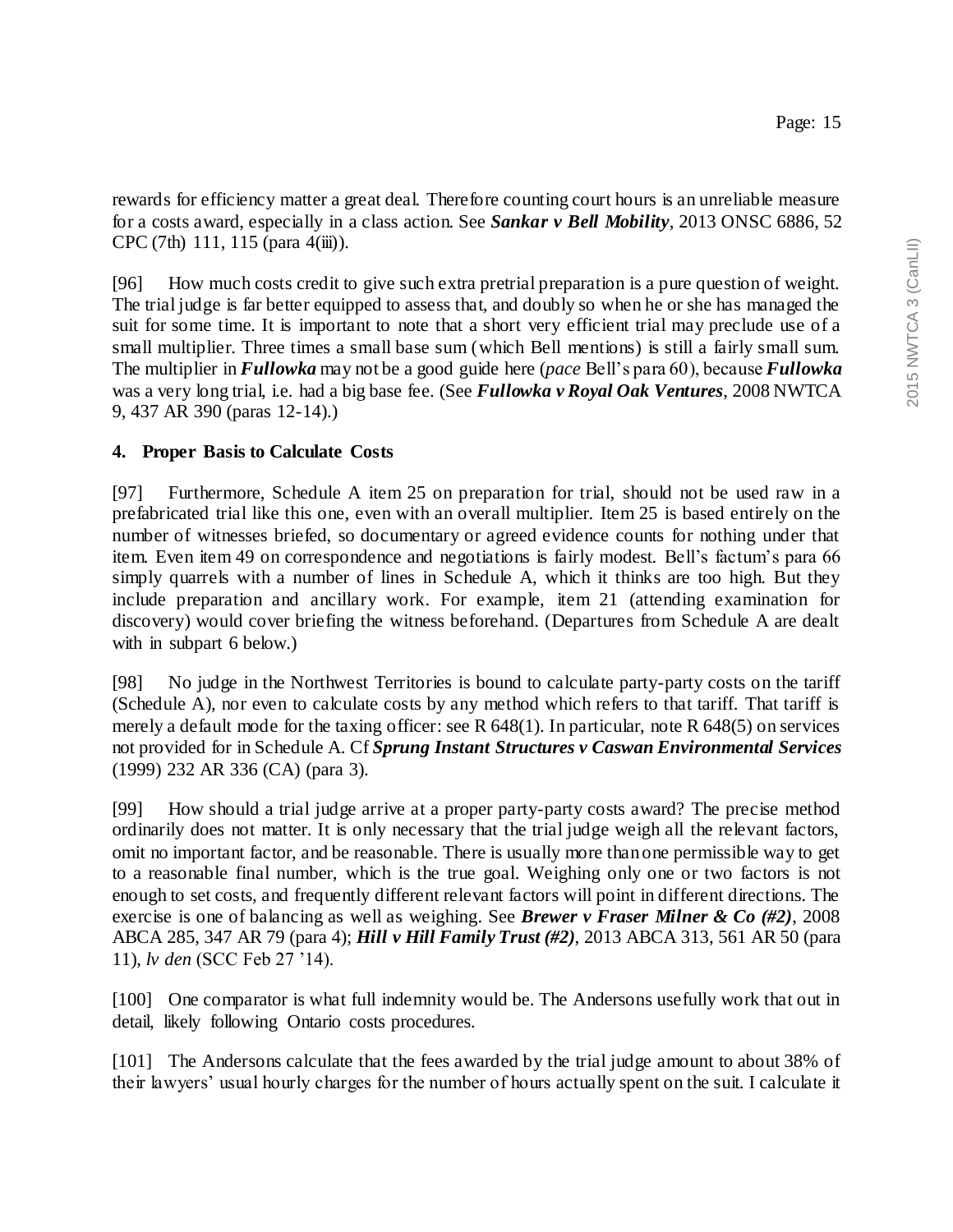at 44% of full indemnity. I have corrected an error in computation of articling students' fees. Those are calculated by the Andersons (supp AB, p 7) effectively at \$547 per hour, which obviously reflects some clerical error, as the proper full rate per hour is \$150 (supp AB, p 2). That clerical error affects only this percentage, and is in a merely comparative calculation. It does not affect the bill of costs calculated on Schedule A (supp AB, pp 10-12) which the trial judge used.

[102] Many commentators and Rule-making authorities have espoused a goal for party-party costs of 50% indemnity of reasonable legal fees. Cf*Trizec Equity v Ellis-Don Management*, 1999 ABQB 801, 251 AR 101 (para 30), *affd* 1999 ABCA 306, 244 AR 365. So 44% does not seem manifestly unreasonable on its face. The number of hours actually worked by the Andersons' counsel are divulged, and no suggestion of wasted or excessive time has come from Bell's counsel. Had Bell thought that the number of hours recorded by the Andersons' counsel or their hourly rates were excessive, it could easily have gathered evidence to support either contention. Bell would not even have had to divulge its own counsel's hours or rates. Cf *Hill v Hill Family Trust*, *supra*.

[103] I cannot see anything out of line in the number of hours recorded by Andersons' counsel. Much more importantly, obviously the trial judge did not see any either, and he was intimately familiar with the suit.

[104] Another relevant factor is the size and importance of the issues, including dollar amounts.

[105] Bell briefly suggests that no amount was in issue, and so if costs are awarded, column 1 should be used. Column 1 is also used for suits up to \$25,000. Bell's argument assumes that Schedule A has to be used, and that one cannot look at the next half of the upcoming trial, and the assessment of the award of reimbursement to the class. Neither assumption is correct, of course. Some older cases took a very technical view of what the amount in issue is, but often those decisions were not about costs, and instead were about court jurisdiction, or whether leave to appeal was necessary.

[106] Patently the class members here are going to recover a total sum of significant size. The issues are important too, both in the three Territories and also possibly as a precedent. At no stage has Bell acted as though this suit was of little importance. Whether or not one agrees with the Andersons' allegation of a "scorched-earth" defence (costs factum, para 39), Bell has raised a host of substantive and procedural issues at almost every stage of the suit. The Andersons' counsel would have been remiss had they not at every stage researched, planned, and prepared carefully, dotted every i and crossed every t, and checked everyone's work. See *Sankar v Bell Mobility*, *supra* (para 4(i)). Complexity is a relevant factor when setting party-party costs: *Canadian Egg Marketing Agency v Richardson (#2)*, (1996) 38 Admin LR (2d) 87 (NWT CA) (para 5).

[107] Bell argues that amount in issue is either still in the lap of the gods, and so unknowable to mortals who cannot see the future, or is by definition unknowable. Unknowable, because the Rules speak of assessing costs **against** a plaintiff by his or her claim, and costs **to** a plaintiff by the size of the final award. One is inapplicable and the other not yet available, they say.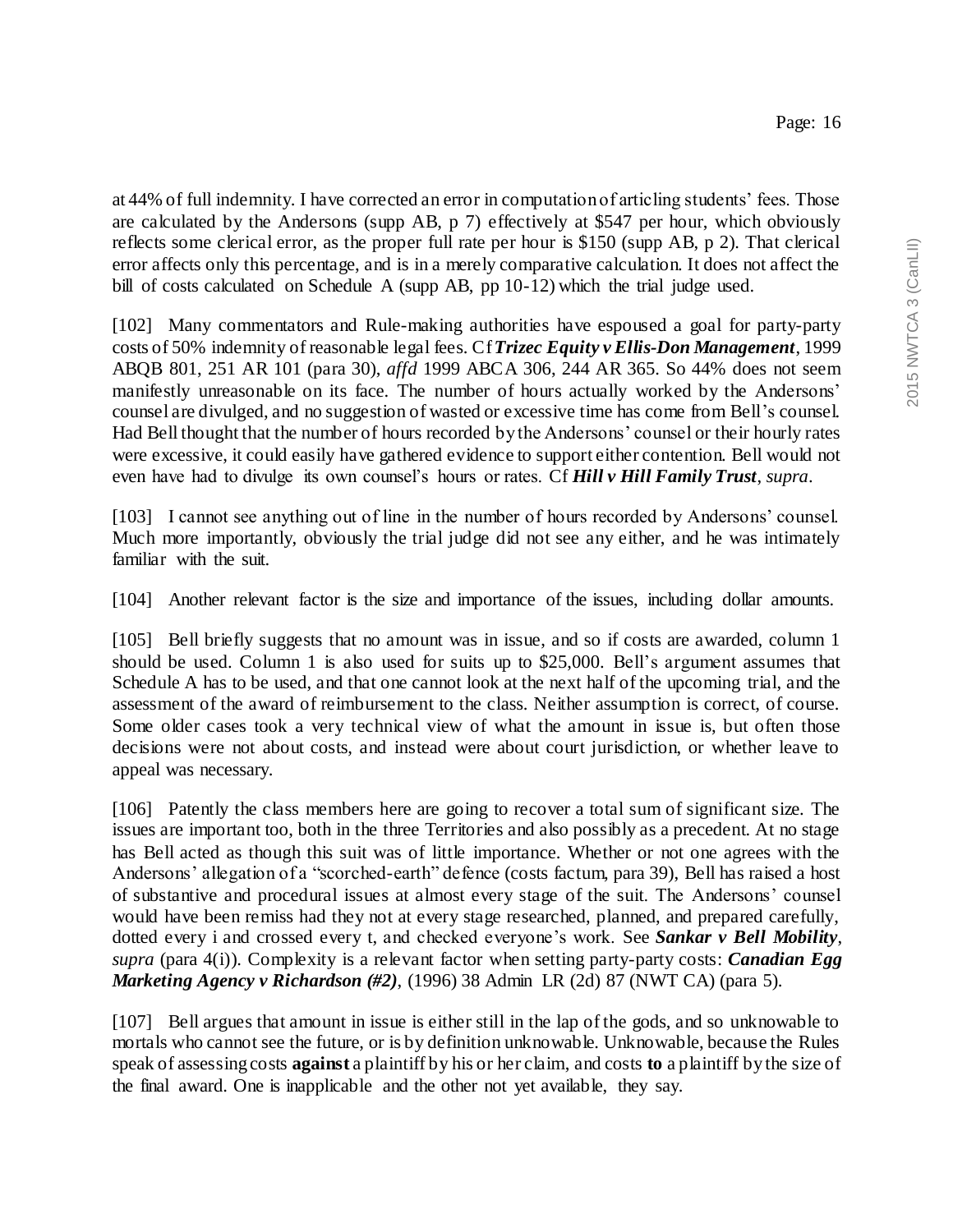[108] Bell's first suggestion to the Court of Appeal in oral argument was to defer costs to the very end of the suit. There are many policy and practical reasons not to do that, especially in a class action. Cf *Canadian Egg Marketing Agency v Richardson (#2)*, *supra*. Must successful plaintiffs wait a decade to get their legal expenses reimbursed? More importantly, it is conceded that no one asked the trial judge to defer his costs decision. It is not error for a trial judge to hear a motion when both sides ask him to hear it. A trial judge need not search for reasons to adjourn when both parties are ready and willing to proceed.

[109] With his long experience of this suit, the trial judge must have become acquainted with some likely scenarios which would permit a rough idea of the size of possible monetary recoveries. All arguments from both sides would help the trial judge somewhat in that exercise. The Rules do not exclude any. I repeat that Schedule A or its application is just a default mode, not compulsory. Cf *Canadian Egg Marketing Agency v Richardson (#2)*, *supra* (para 5).

[110] I am particularly unwilling to say that the trial judge miscalculated the amount in issue because he did not use Bell's own examination-for-discovery answers, whose admissibility at Bell's instance is highly dubious.

### **5. Were any Irrelevant Factors Relied On?**

[111] All party-party costs schemes and individual awards balance two factors. One is not discouraging meritorious litigation, by not making every "victory" by a plaintiff Pyrrhic. The countervailing factor is not making costs more important than merits, and not tempting a plaintiff who is likely to win to run up lavish legal bills. See *R (BC) v Wilson (Okanagan Indian Band)*, *supra* (para 26). That is why Canada ordinarily gives partial indemnity for the winner's legal outlays.

[112] Therefore, it was proper for the trial judge here to give some weight to "access to justice". He knew that some of the cases cited involved a losing plaintiff not paying costs (or paying reduced costs), and were not about the size of a winning plaintiff's costs. He knew those cases offered *dicta* or analogies, and were not directly on point. He committed no error there.

[113] The trial judge briefly mentioned "behavior modification" (Reasons, para 25), which Bell submits is inappropriate because it is punitive (costs factum, para 48). But behaviour modification is a legitimate goal of class actions, so it cannot be irrelevant to their costs: *Vander Griendt v Canvest Capital Management Corporation*, 2014 ABQB 542, JCC 0901 15232 (Sep 5) (paras 65-68). And in my view, the law of torts, unjust enrichment, and costs, all look at motivation to a degree. So do certain aspects of the law of contracts. So motivation is often a legitimate costs topic (among many others).

[114] This is a class action (albeit run under the representative party Rule and the Supreme Court of Canada's guidelines, not a statute). I cannot see why that should be irrelevant. Surely timing of payment and risk of failure are more acute for the plaintiff's lawyer in a class action, than in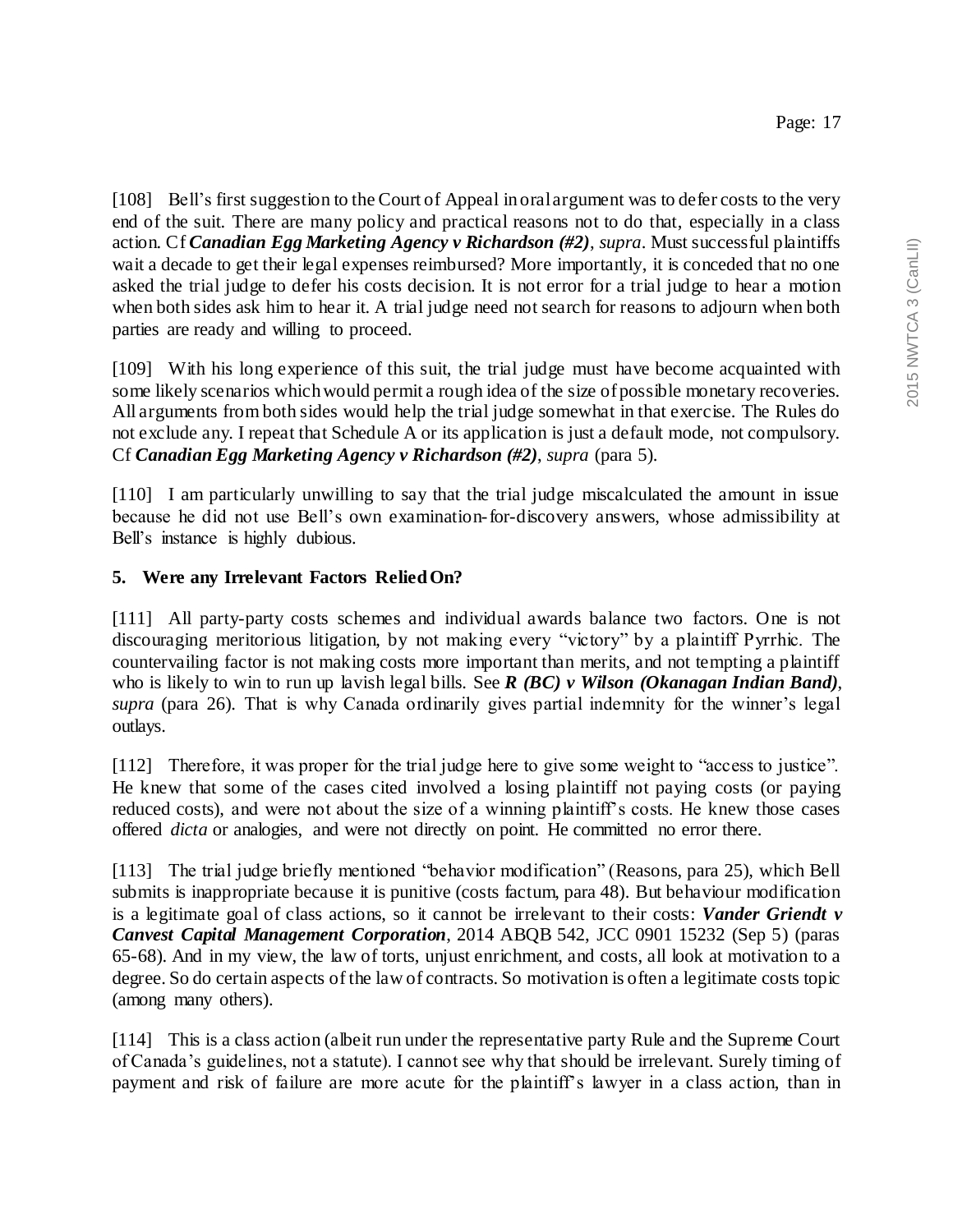ordinary suits. One plaintiff suing for hundreds of thousands of dollars can and should secure her lawyer's prospective fees in some manner, if only by regular payments. A nameless cloud of people suing for \$9 per year each, practically speaking cannot do that. Nor can I see why actually certifying the suit as a class action makes that irrelevant, as Bell argues (costs factum, paras 34, 44, citing no authority). Surely if anything, certification aids it. Certification is no assurance of success, and the "merits" tests for certification are lax. Bell says that certification does not alter substantive rights (costs factum, para 45). But costs are procedure.

[115] Here, the trial judge's favorable judgment on liability removes all non-quantum issues. Surely that should have great weight on costs issues.

[116] Bell complains (costs factum, para 49) that the trial judge looked at its deep pockets and increased the costs for that reason. That refers to the costs Reasons, para 24(d), which is a one-or-two line mention of the 1989 Ontario Law Reform Commission Report on the Law of Standing. Though deep pockets are generally irrelevant to costs awards, para 24 of the Reasons here talks about costs in class actions, and para 25 speaks of access to justice. As noted above, all that is analogy. I do not think that the trial judge heavily relied on deep pockets as a general costs principle. Besides, the Ontario report only makes capacity to bear costs one of four necessary conditions, not a sufficient condition. Still less is it an independent or overriding principle. Even if the Ontario Report was phrased more generally, the trial judge's Reasons here were speaking only of class actions. In the context of small individual claims, and a large total liability of the sole defendant, the point being made had some (limited) weight.

## **6. Specific Tariff Items**

[117] A few specific items in the bill of costs seem to be Schedule A items multiplied more than six times. (Two of them are dealt with at the beginning of subpart 4 above.) The appellant Bell's costs factum complains of these:

Item 25 (near bottom suppl AB, p 11) "preparation for trial . . . 7 witnesses (\$3000) \$50,000 [16.67 X?] Item 26 bottom, (suppl AB, p 11) "trial brief" (\$6000) \$46,200 [7.5 X?] Item 29 (last item suppl AB, p 12) "written argument" (\$900?) \$36,000 [37 X?]

[118] I cannot see palpable error or any unreasonableness in item 25, preparation for trial, even if the multiplier is effectively almost 17, not 6. That is because the tariff item of \$3000 is a very low base, computed merely on the number of live witnesses anticipated. As explained above (subpart 3), that is inappropriate in a trimmed-down prefabricated trial like this one.

[119] Likely much the same is arguably true of item 26, whose multiplier is not much above 6 anyway. I would not tinker slightly with that amount.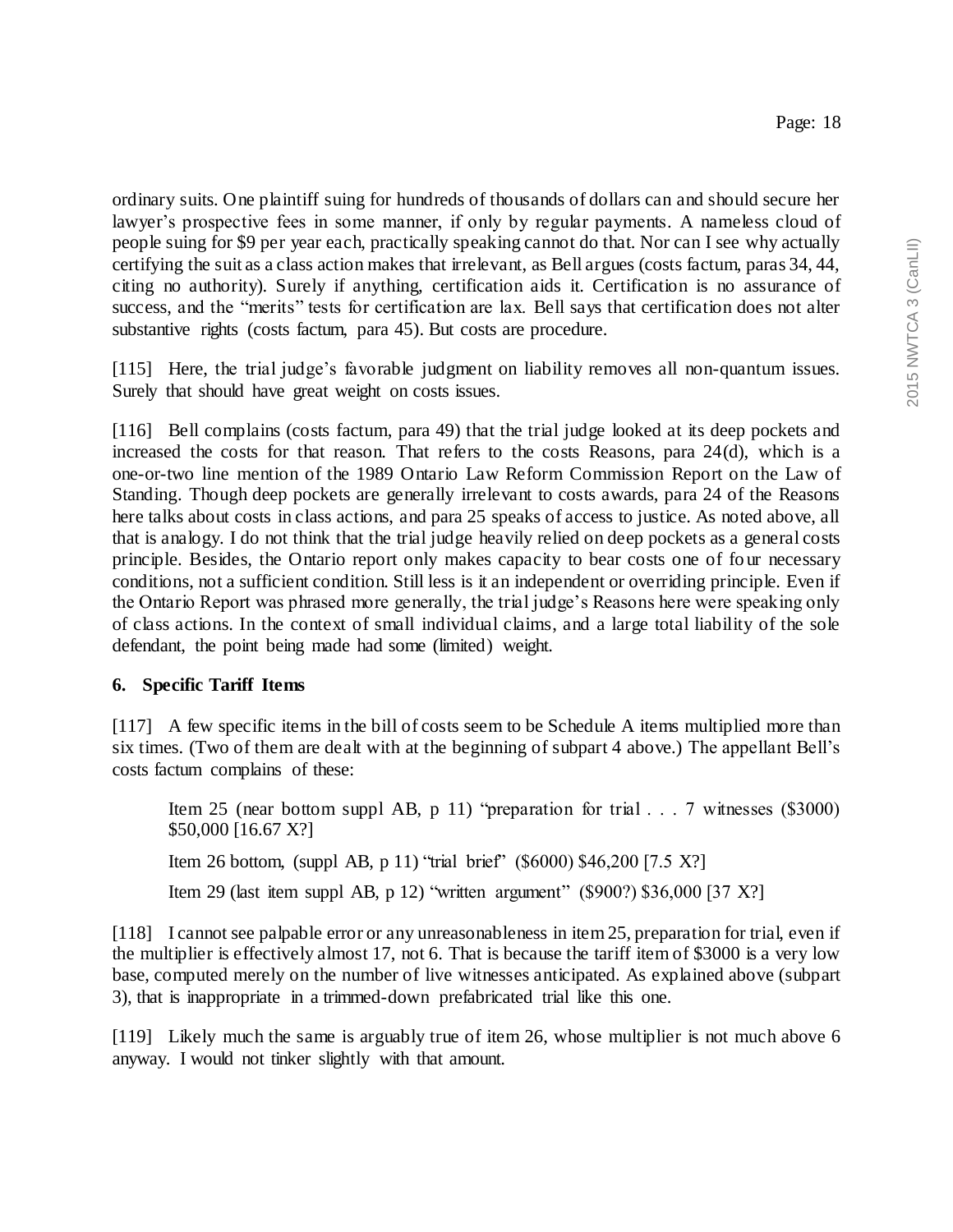[120] But item 29, written argument, with its apparent effective multiplier of about 37, worries me. There was no separate discussion of this, and no explanation by the costs Reasons. True, the \$900 base in Schedule A is extremely low. But even if it were \$3600 (say), the effective multiplier would then still be 10 times. I have looked at the Andersons' written final argument for the trial. It is well done (and necessarily somewhat longer than a typical appellate factum). But some of this ground had been ploughed in previous motions and appeals, so huge new research was not necessary. The amount of \$36,000 seems to me too high. The costs Reasons did not explain this item, and it is far over the 6 times column 6 which his Reasons approved. So the formal judgment is either internally inconsistent on this one item, or inconsistent with the trial judge's Reasons.

[121] If need be, this one item 29 should be taxed by the proper officer in Yellowknife, who can increase or decrease it. However, I would let the Andersons elect between cutting it in half **to**  \$18,000 (i.e. reducing the total **by** \$18,000), and having item 29 taxed. The Andersons should have 45 days from the date of this judgment to file a written signed election.

### **7. Expert Witness Fees**

[122] Bell has two comments about the Andersons' expert witness. The first is that he took up over 1/3 the trial, yet his evidence was found unhelpful. They suggest that costs as a whole should therefore be reduced. But much of that time was occupied not by that witness' evidence, but by Bell's unsuccessful attempts to keep him off the stand. And as noted earlier, the costs claimed are for most of the suit, not just for the trial.

[123] Bell's second comment is that since this expert was not found helpful, little or none of his bill should be reimbursed as a disbursement.

[124] But the Northwest Territories Rules deal with the latter question. Rule 278.15 speaks of "the nature of the litigation" and "the number and complexity or technical nature of the issues in dispute". Bell's approach to each stage of the dispute has raised substantive and semantic technical issues, and so it does not lie in Bell's mouth to argue that hiring an expert before trial to explain or counter that was unreasonable. Indeed, Bell stressed the idea that it only connected people and provided no other services, relying on all the internal technical features of its connection services, and called an expert to say that (main Reasons, para 66).

[125] It is trite law that the costs test for hiring an expert is not retrospective; the question is what seemed reasonable back at the time when the expert was hired and did his work. See *McAteer v Devoncroft Developments*, *infra*; *Goodzeck v Bassett Petroleum Distributors*, 2007 NWTSC 42, file S-001-CV2004000074 (June 28) (para 6). See also the older cases listed in 4 Stevenson & Côté, *Civil Procedure Encyclopedia*, pp 71-15 to 71-16 (2003).

[126] The test for witness disbursements is not whose evidence the trial judge later adopted. After all, experts are usually rebutted by countervailing experts. The trial judge has to choose one;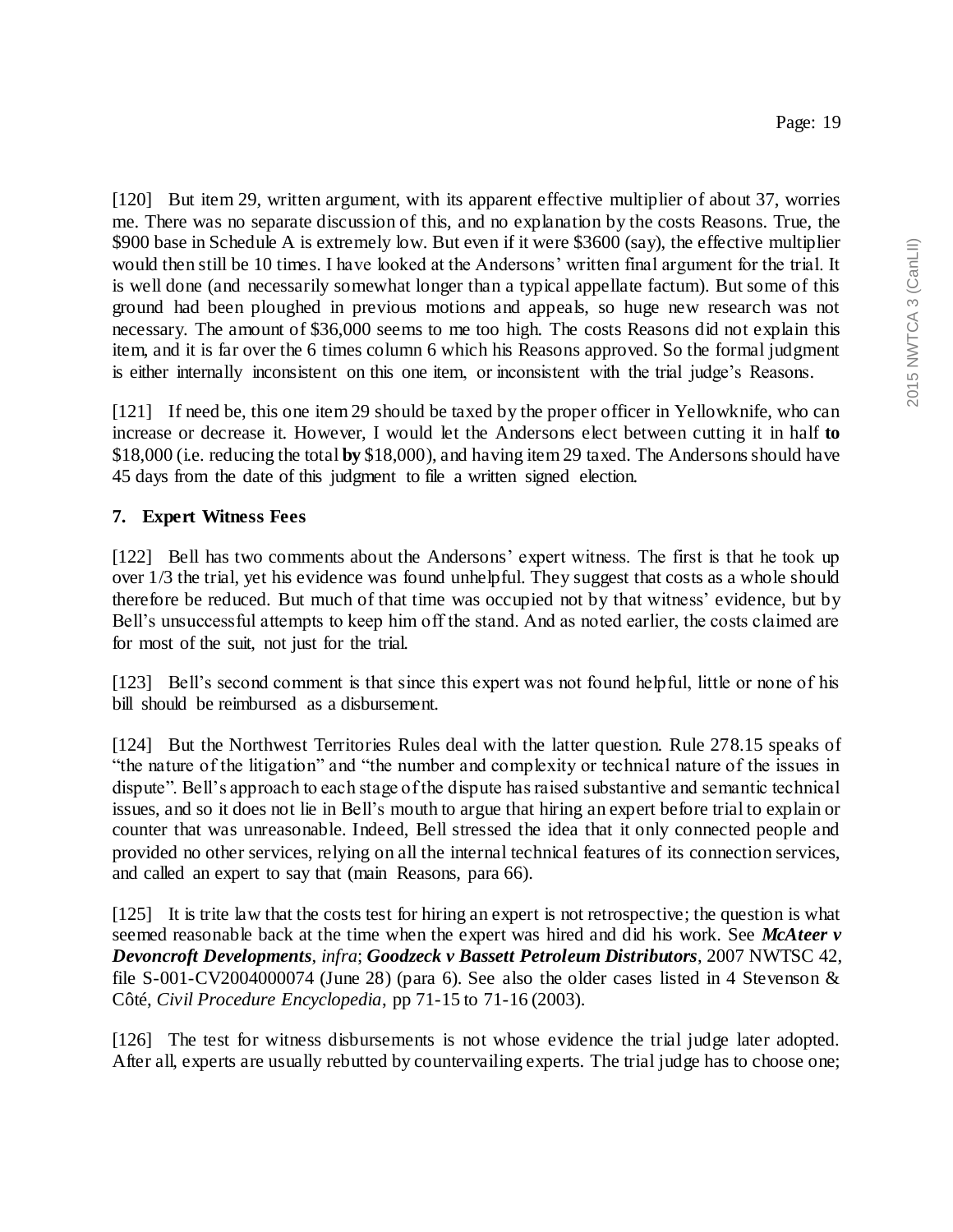but that fact alone cannot mean that one side's retainer was proper and the other side's was improper.

[127] This trial judge knew the suit's history, and knew what he had in mind when he later deprecated this expert's evidence. Cf *McAteer v Devoncroft Developments*, 2003 ABQB 425, 340 AR 1 (para 237). It would be dangerous for the Court of Appeal to substitute its own reconstruction about this disbursement. I decline to interfere.

#### **8. Costs Conclusion**

[128] I would dismiss the appeal from the costs award, except for the reduction or taxation of item 29 described above in subpart 6.

[129] I would give the respondents costs as for one appeal, but with double costs for a factum, and 1-2/3 times the usual costs for preparation for the appeal. A fee for second counsel is appropriate. In addition, the respondents should receive all their reasonable disbursements on appeal.

Appeal heard on October 21, 2014

Reasons filed at Yellowknife, N.W.T. this 07 day of January, 2015

Côté J.A.

I concur:

Authorized to sign for: Sharkey J.A.

I concur:

Wakeling J.A.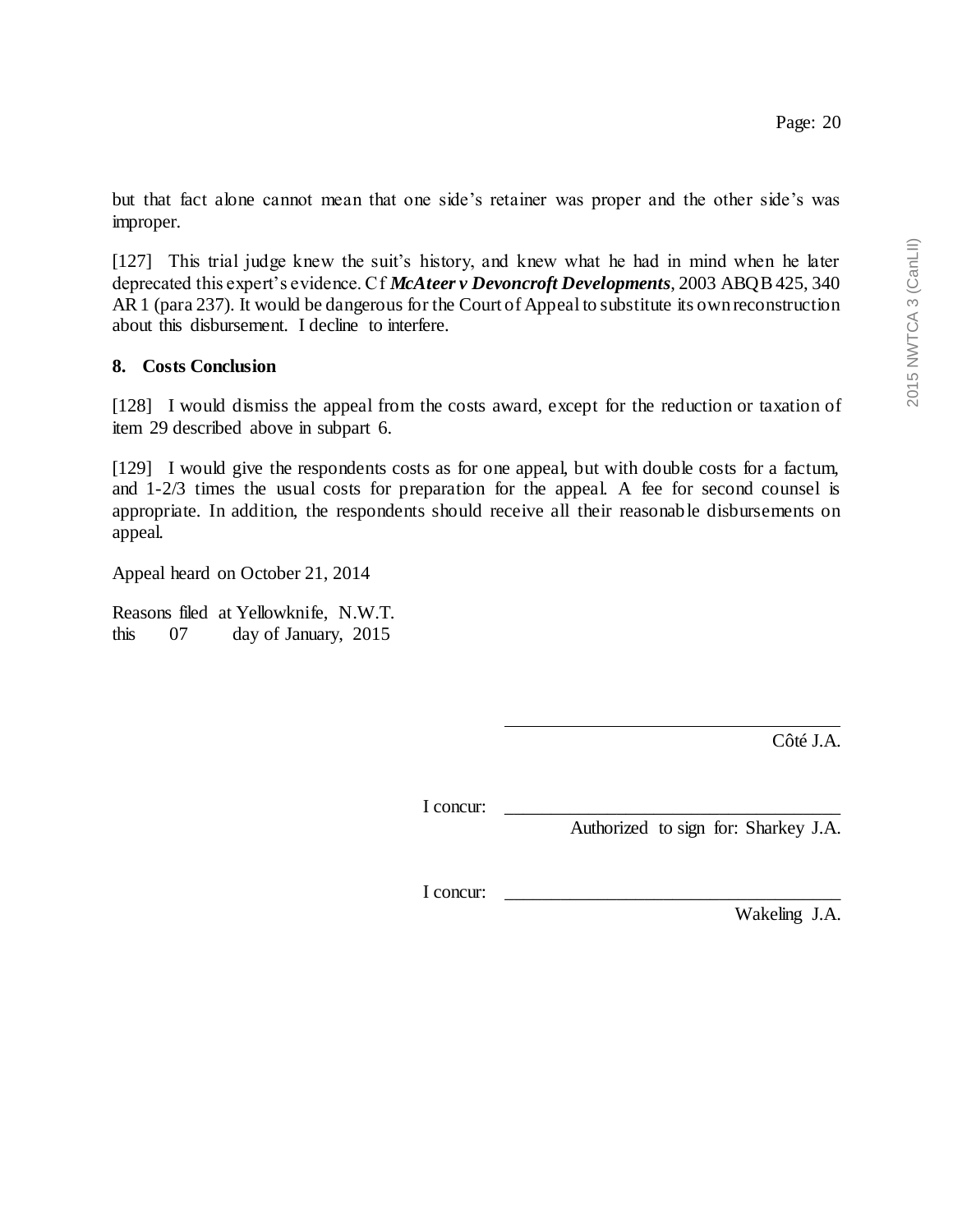**Appearances:**

R.J.C. Deane B.W. Dixon for the Appellant (Defendant)

K.M. Landy S.S. Marr

for the Respondents (Plaintiffs)